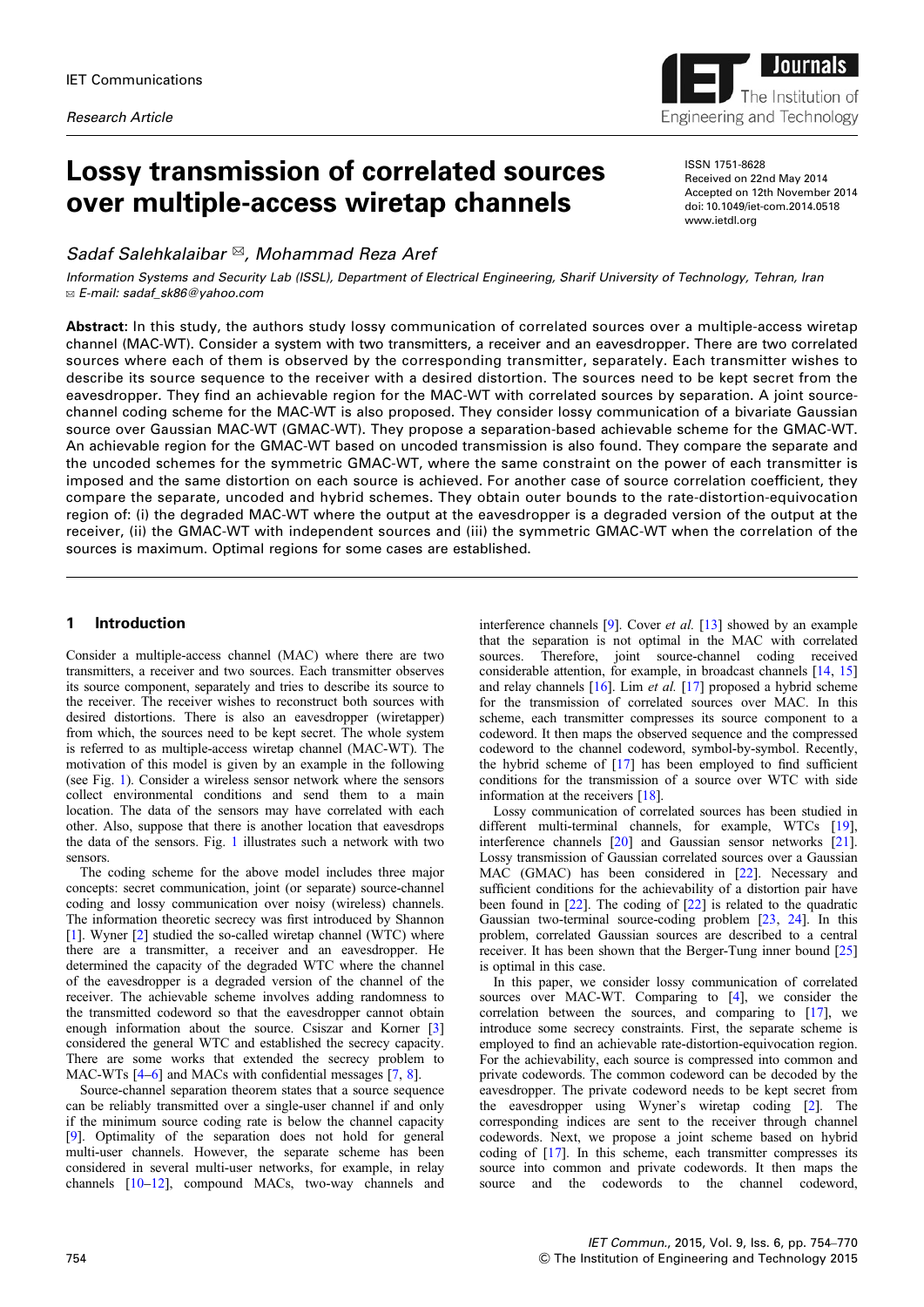

Fig. 1 Two-sensor wireless network with an eavesdropper

symbol-by-symbol. In this case, the analysis of the probability of error is not the same as the conventional random coding proof, since the transmitted codeword depends on the entire codebook [26]. The secrecy analysis of this work is different from standard Wyner's proof. In this analysis, we find sufficient conditions so that the eavesdropper can find the private indices, given the common indices. Then, we consider lossy transmission of a bivariate Gaussian source over Gaussian MAC-WT (GMAC-WT). An inner bound to the distortion-equivocation region of the GMAC-WT is proposed using the separate scheme. The optimal rate-distortion region of the Gaussian two-terminal source coding problem [23, 24] is combined with other achievable region which is based on separation. We also obtain an achievable region for the GMAC-WT using uncoded transmission. The achievable region of the separate scheme is compared with that of uncoded transmission for the symmetric GMAC-WT, where the same constraint on the power of each transmitter is satisfied and the same distortion on each source is achieved. We derive the results of the comparison when: (i) the sources are independent, in this case, the distortion at the receiver for the separate scheme is smaller than the uncoded scheme. However, the secrecy rate of the separate scheme is larger than the uncoded scheme, (ii) the correlation of the sources is maximum, in this case, the distortion at the receiver for the uncoded scheme is smaller than the separate scheme. Moreover, the secrecy rate of the separate scheme is larger than the uncoded scheme. We also compare the separate, the uncoded and the hybrid schemes for another case of source correlation coefficient. An outer bound to the rate-distortionequivocation region of the degraded MAC-WT is proposed, where the eavesdropper's output is a degraded version of the receiver's output. This bound is extended to some other cases of GMAC-WT.

This paper is organised as follows:

• In Section 2, we present a mathematical framework for our work. • In Section 3, we propose an achievable scheme for the MAC-WT using separate scheme. We also discuss some special cases of the inner bound.

• In Section 4, we obtain an achievable region for the MAC-WT using hybrid scheme. We also propose an outer bound to the rate-distortion-equivocation region of a class of MAC-WTs.

† In Section 5, we consider the lossy transmission of a bivariate Gaussian source over a GMAC-WT. We propose outer bounds to the rate-distortion-equivocation region of: (i) the GMAC-WT with independent sources and (ii) the symmetric GMAC-WT when the correlation of the sources is maximum. We also find achievable regions for the GMAC-WT using separate scheme, uncoded transmission and hybrid scheme. We compare the achievable regions of the uncoded transmission and the separate scheme for the cases of: (i) independent sources and (ii) maximum correlation of the sources. Also, the separate, the uncoded and the hybrid schemes are compared with each other for a special case of source correlation coefficient. Optimal regions for some cases are established.

† Conclusions are provided in Section 6.



Fig. 2 Lossy source transmission over MAC-WT

#### 2 Preliminaries and definitions

We denote discrete random variables with capital letters, for example, X, Y and their realisations with lower case letters x, y.  $X_i^j$ indicates a sequence of random variables  $(X_i, ..., X_j)$ . We use  $H(.)$ to denotes the entropy of a discrete random variable and  $I(.;.)$  to denotes the mutual information between two discrete random variables. We denote by  $A_{\varepsilon}^{n}(X, Y)$  the set of  $\varepsilon$ -strongly jointly typical sequences of length  $n$ , on  $p(x, y)$ . A random variable X takes values in a set  $X$ . Finally, we denote the probability density function of X over X with  $p(x)$  and the conditional probability density function of X given Y by  $p(x|y)$ .

Consider the problem of transmission of correlated discrete memoryless sources  $(S_1, S_2)$  over a discrete memoryless MAC-WT  $(\mathcal{X}_1 \times \mathcal{X}_2, p(y, z|x_1, x_2), \mathcal{Y} \times \mathcal{Z})$  as depicted in Fig. 2. Moreover, the sources are independent over time. Each transmitter tries to send its source to the legitimate receiver so that both sources are reconstructed with desired distortions. The sources must be kept secret from the eavesdropper.

Let  $d_1: S_1 \times S_1 \to [0, d_{\text{max}}]$  and  $d_2: S_2 \times S_2 \to [0, d_{\text{max}}]$  be two finite distortion measures such that  $0 \leq d_{\text{max}} < \infty$ . The average per-letter distortion for each  $s_j^n$ ,  $\hat{s}_j^n \in \overline{S_j^n}$ ,  $j = 1:2$ , is defined as  $d_j(s_j^n, \hat{s}_j^n) = (1/n) \sum_{i=1}^n d_j(s_{j,i}, \hat{s}_{j,i}).$ 

Definition 1: An  $(m, n)$ -code for source-channel coding is defined by

• two stochastic encoding functions at senders:  $f_1: \mathcal{S}_1^m \to \mathcal{X}_1^n$  and  $f_2: \mathcal{S}_2^m \to \mathcal{X}_2^n$  and

• a decoding function at the receiver:  $g: \mathcal{Y}^n \to \mathcal{S}_1^m \times \mathcal{S}_2^m$ .

Definition 2: A tuple  $(\kappa, D_1, D_2, R_{e1}, R_{e2}, R_{e12})$  is said to be achievable if there exists an  $(m, n)$ -code such that

$$
\frac{n}{m} \le \kappa \tag{1}
$$

$$
\mathbb{E}[d_1(S_1^m, \hat{S}_1^m)] \le D_1
$$
 (2)

$$
\mathbb{E}[d_2(S_2^m, \hat{S}_2^m)] \le D_2 \tag{3}
$$

$$
\frac{1}{m}H(S_1^m|Z^n) \ge R_{e1}
$$
\n(4)

$$
\frac{1}{m}H(S_2^m|Z^n) \ge R_{e2}
$$
\n(5)

$$
\frac{1}{m}H(S_1^m, S_2^m | Z^n) \ge R_{e12}
$$
\n(6)

The set of all achievable tuples is denoted by  $\mathcal{R}^*$  and is referred to as the rate-distortion-equivocation region.

#### 3 Separate scheme

this section, we first find an inner bound to the rate-distortion-equivocation region of the MAC-WT using the separate scheme. Then, we discuss some special cases of the proposed scheme. The achievable region is given in the following.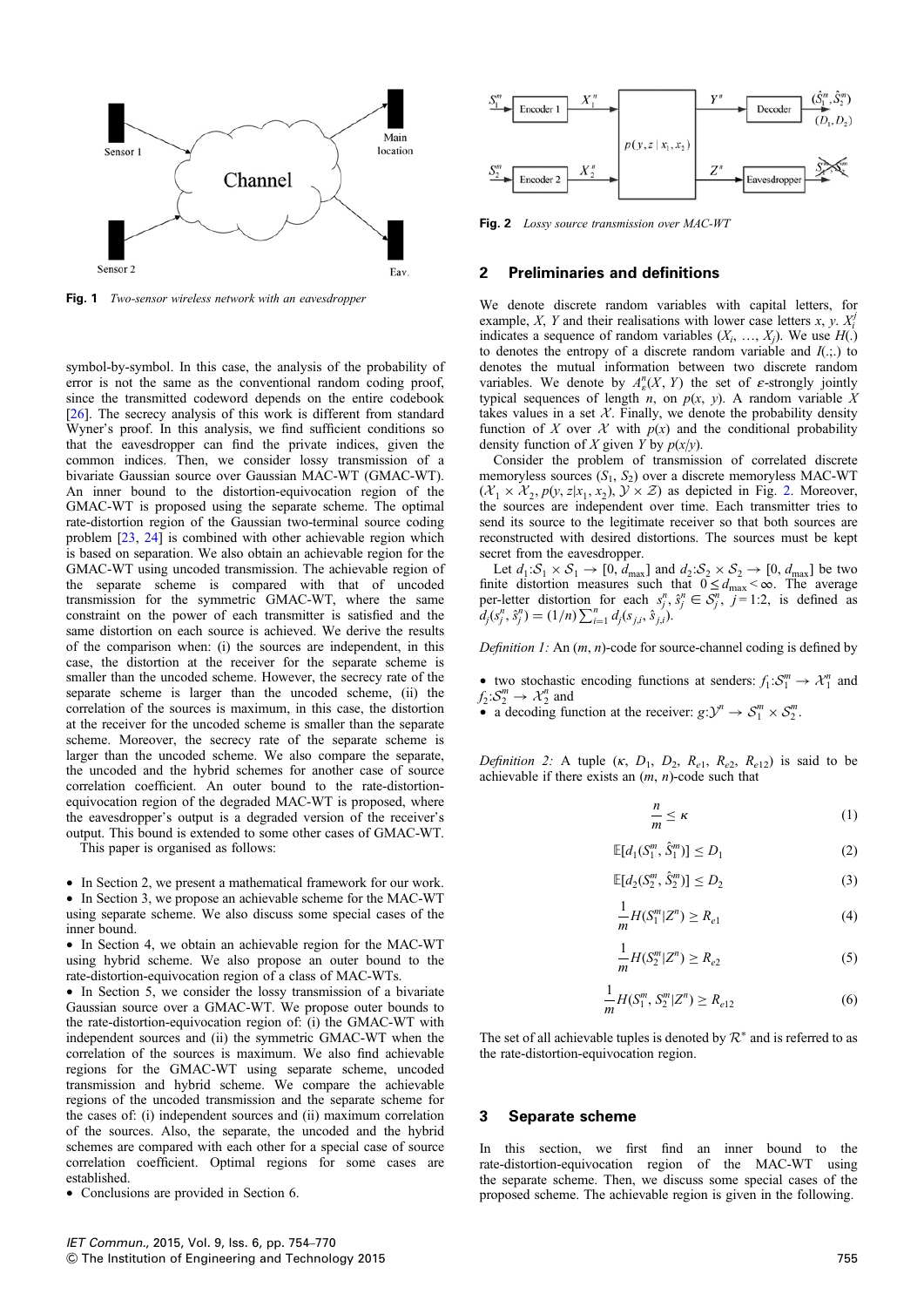

Fig. 3 Codebook of separate scheme

a Source Codebook

b Channel Codebook

*Theorem 1:* A tuple  $(\kappa, D_1, D_2, R_{e1}, R_{e2}, R_{e12})$  is achievable for the MAC-WT if (see  $(7)$ )

where  $V_1$ ,  $V_2$ ,  $W_1$ ,  $W_2$ ,  $U_1$ ,  $U_2$  are auxiliary random variables with the distribution  $p(v_1, w_1|s_1)$   $p(v_2, w_2|s_2)p(x_1, u_1)p(x_2, u_2)$  and  $\mathbb{E}[d_j(S_j, \hat{S}_j)] \leq D_j$ ,  $j = 1, 2$ , where  $[x]^{+} = \max(0, x \text{ and } I_i (i = 1, 11) \text{ are})$ shown in  $(8)$  at the top of next page

$$
I_1 = \kappa I(X_1; Y | X_2)
$$
  
\n
$$
I_2 = \kappa I(X_2; Y | X_1)
$$
  
\n
$$
I_3 = \kappa I(X_1, X_2; Y | U_1)
$$
  
\n
$$
I_4 = \kappa I(X_1, X_2; Y | U_2)
$$
  
\n
$$
I_5 = \kappa I(X_1, X_2; Y)
$$
  
\n
$$
I_6 = \kappa I(X_1, X_2; Y | U_1, U_2)
$$
  
\n
$$
I_7 = \kappa I(X_1; Y | X_2, U_1)
$$
  
\n
$$
I_8 = \kappa I(X_2; Y | X_1, U_2)
$$
  
\n
$$
I_9 = \kappa I(X_1; Z | U_1)
$$
  
\n
$$
I_{10} = \kappa I(X_2; Z | U_2)
$$
  
\n
$$
I_{11} = \kappa I(X_1, X_2; Z | U_1, U_2)
$$

*Proof:* Each source  $S_i$ ,  $j = 1:2$ , is compressed into codewords  $(W_i, V_i)$ , with  $V_j$  on the top of  $W_j$ . The corresponding bin indices  $(r_j^o, r_j^p)$  are transmitted to the receiver through variables  $(U_j, X_j)$ . The codeword  $U_i$  can be decoded by the eavesdropper, but the codeword  $X_i$  needs to be kept secret from the eavesdropper by a random noise  $r_j^r$ . The Wyner's wiretap coding [2] is used to protect  $X_i$  from the eavesdropper.  $\Box$ 

#### 3.1 Codebook generation

(1) Source codewords: Fix a conditional pmf  $p(v_1, w_1|s_1)p(v_2, w_2|s_2)$ and functions  $\hat{s}_1(v_1, w_1, v_2, w_2, y)$  and  $\hat{s}_2(v_1, w_1, v_2, w_2, y)$  such that  $\mathbb{E}[d_j(S_j, \hat{S}_j)] \le D_j/(1 + \varepsilon), \quad j = 1:2.$  For  $j = 1:2$ , randomly and

independently generate  $2^{m\tilde{R}^{\circ}_j}$  sequences  $w^m_j(\tilde{r}^{\circ}_j)$ ,  $\tilde{r}^{\circ}_j \in [1:2^{m\tilde{R}^{\circ}_j}]$  each according to  $\prod_{i=1}^m p(w_{ji})$ . Partition the set of indices  $\tilde{r}^o_j \in \left[1; 2^{m\tilde{R}^o_j}\right]$ into equal-size bins  $C_j^o(r_j^o)$ ,  $r_j^o \in \left[1:2^{mR_j^o}\right]$ , where  $R_j^o \leq \tilde{R}_j^o$ . For each  $w_j^m(\tilde{r}_j^o)$ , randomly and independently generate  $2^{n\tilde{R}_j^o}$  sequences  $v_j^m(\tilde{r}_j^o, \tilde{r}_j^p), \ \tilde{r}_j^p \in \left[1:2^{m\tilde{R}_j^p}\right]$  each according to  $\prod_{i=1}^m p(v_{ji}|w_{ji}(\tilde{r}_j^o)).$ Partition the set of indices  $\tilde{r}^p_j \in \left[1:2^{m\tilde{R}^p_j}\right]$  into equal-size bins  $\mathcal{C}_j^p(r_j^p), r_j^p \in \left[1:2^{mR_j^p}\right],$  where  $R_j^p \leq \tilde{R}_j^p$ . See Fig. 3a.

(2) Channel codewords: Randomly and independently generate  $2^{mR_j^o}$ ,  $j=1:2$ , sequences  $u_j^n(r_j^o)$ ,  $r_j^o \in \left[1:2^{mR_j^o}\right]$ , each according to  $\prod_{i=1}^{n} p(u_{ji})$ . For each  $u_j^n(r_j^o)$ , randomly and independently generate  $2^{m(R_j^p + R_j^r)}$  sequences  $x_j^n(r_j^p, r_j^p, r_j^r)$ ,  $r_j^p \in [1:2^{mR_j^p}]$ ,  $r_j^r \in [1:2^{mR_j^r}]$ . each according to  $\prod_{i=1}^{n} p(x_{ji}|u_{ji}(r_j^{\hat{o}}))$ . See Fig. 3*b*.

#### 3.2 Encoding

Sender  $j, j = 1:2$ , first finds codewords  $w_j^m(\tilde{r}_j^o)$  and  $v_j^m(\tilde{r}_j^o, \tilde{r}_j^p)$  such that

$$
(w_j^m(\tilde{r}_j^o), v_j^m(\tilde{r}_j^o, \tilde{r}_j^p), s_j^m) \in A_{\varepsilon}^m(W_j, V_j, S_j)
$$

This can be done with an arbitrarily small probability of error as  $n \to \infty$  if

$$
\tilde{R}_j^p > I(V_j; S_j | W_j)
$$
\n(9)

$$
\tilde{R}_j^o > I(W_j; S_j)
$$
\n(10)

Sender *j* then finds  $r_j^o$  and  $r_j^p$ , the bin indices of  $\tilde{r}_j^o$  and  $\tilde{r}_j^p$ , respectively. Transmitter *j* randomly selects an index  $r_j^r$  from  $\left[1:2^{mR_j^r}\right]$  and sends  $x_j^n\left(r_j^o, r_j^p, r_j^r\right)$ .

$$
I(V_1; S_1|V_2) < I_1, I(V_2; S_2|V_1) < I_2
$$
\n
$$
I(V_1, V_2; S_1, S_2|W_1) < I_3, I(V_1, V_2; S_1, S_2|W_2) < I_4
$$
\n
$$
I(V_1, V_2; S_1, S_2) < I_5, I(V_1, V_2; S_1, S_2|W_1, W_2) < I_6
$$
\n
$$
I(V_1; S_1|V_2, W_1) - I(W_1; V_2|W_2) < I_7
$$
\n
$$
I(V_2; S_2|V_1, W_2) - I(W_2; V_1|W_1) < I_8
$$
\n
$$
R_{e1} < H(S_1|W_1) - I(V_1; S_1|W_1) + I_7 - I_9
$$
\n
$$
R_{e2} < H(S_2|W_2) - I(V_2; S_2|W_2) + I_8 - I_{10}
$$
\n
$$
R_{e2} < H(S_2|W_2) - I(V_2; S_2|W_2) + I_8 - I_{10}
$$
\n
$$
R_{e1} < H(S_1, S_2|W_1, W_2) - \max\{[I(V_1; S_1|W_1) + I(V_2; S_2|W_2) - I_6 + I_{11}\}
$$
\n
$$
I(V_1; S_1|W_1) + I(V_2; S_2|W_2) + I(W_1, W_2; S_1, S_2) - I_5 + I_{11}
$$
\n
$$
I(V_1; S_1|W_1) + I(V_2; S_2|W_2) + I(W_1; W_2; S_1, S_2) - I_5 + I_{11}
$$
\n
$$
I(V_1; S_1|W_1) + I(V_2; S_2|W_2) + I(W_1; S_1|W_2) - I_4 + I_{11}
$$
\n
$$
I(V_1; S_1|W_1) + I(V_2; S_2|W_2) + I(W_1; S_1|W_2) - I_4 + I_{11}
$$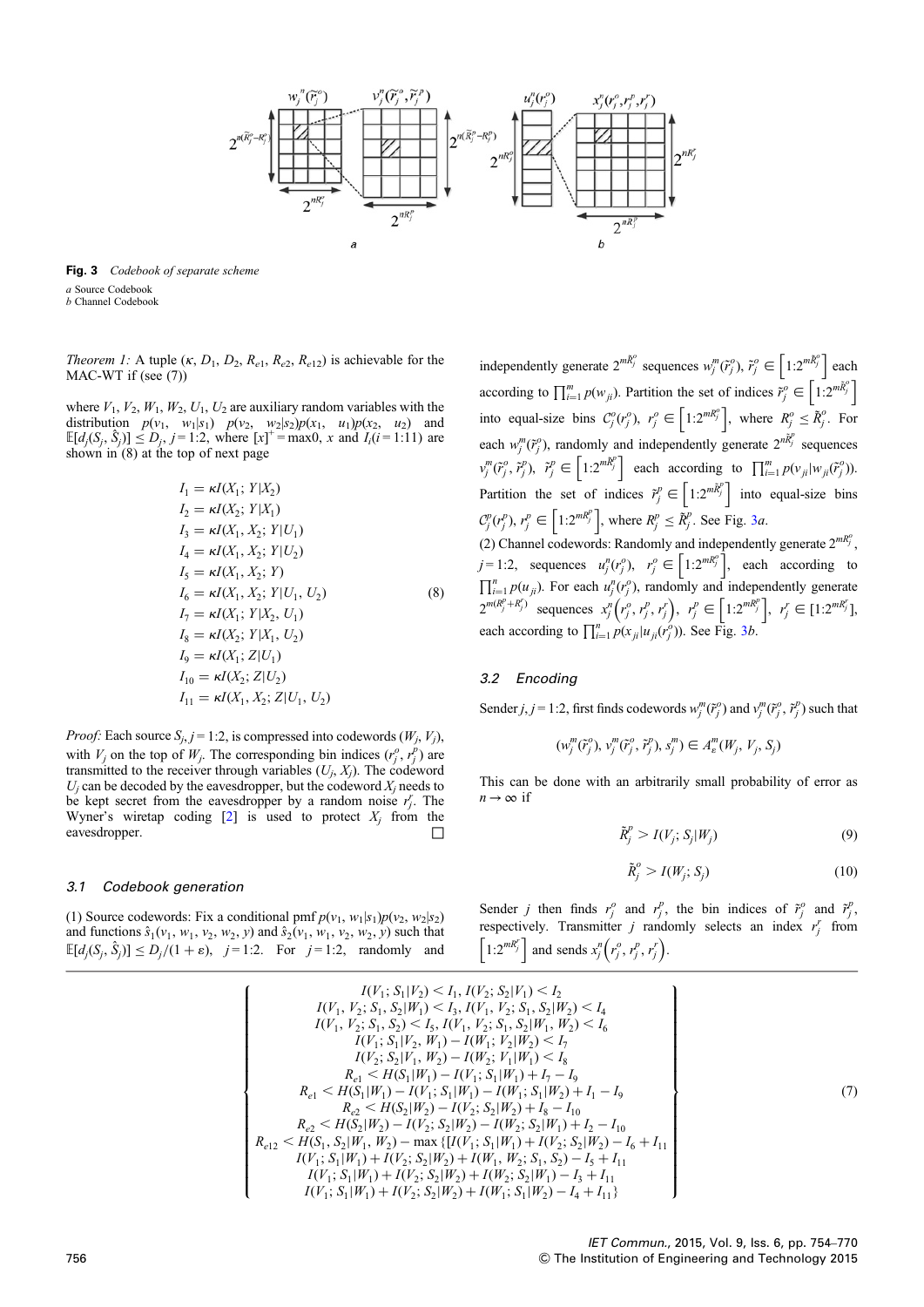### 3.3 Decoding

 $\overline{u}$ 

The receiver looks for unique indices  $r_j^o$ ,  $r_j^p$  and  $r_j^r$ ,  $j = 1:2$ , such that

$$
\{u_j^n(r_j^o), x_j^n(r_j^o, r_j^p, r_j^r)\vert j=1:2\}, y^n) \in A_e^n(U_1, U_2, X_1, X_2, Y)
$$

This can be done with an arbitrarily small probability of error as  $n \to \infty$  if

$$
R_1^o + R_1^p + R_1^r < \kappa I(X_1; Y | X_2) \tag{11}
$$

$$
R_2^o + R_2^p + R_2^r < \kappa I(X_2; Y | X_1) \tag{12}
$$

$$
R_1^o + R_1^p + R_1^r + R_2^o + R_2^p + R_2^r < \kappa I(X_1, X_2; Y) \tag{13}
$$

$$
R_1^p + R_1^r < \kappa I(X_1; Y | U_1, X_2) \tag{14}
$$

$$
R_2^p + R_2^r < \kappa I(X_2; Y | U_2, X_1) \tag{15}
$$

$$
R_1^p + R_1^r + R_2^p + R_2^r < \kappa I(X_1, X_2; Y | U_1, U_2) \tag{16}
$$

$$
R_1^p + R_1^r + R_2^o + R_2^p + R_2^r < \kappa I(X_1, X_2; Y | U_1) \tag{17}
$$

$$
R_1^o + R_1^p + R_1^r + R_2^p + R_2^r < \kappa I(X_1, X_2; Y | U_2) \tag{18}
$$

The receiver then looks for indices  $(\tilde{r}_j^o, \tilde{r}_j^p)$ , j = 1:2, such that

$$
\tilde{r}_j^o \in C_j^o(r_j^o), \ \tilde{r}_j^p \in C_j^p(r_j^p)
$$
  
and  

$$
(w_1^m(\tilde{r}_1^o), v_1^m(\tilde{r}_1^o, \tilde{r}_1^p), w_2^m(\tilde{r}_2^o), v_2^m(\tilde{r}_2^o, \tilde{r}_2^p)) \in A_{\epsilon}^m(W_1, W_2, V_1, V_2)
$$

This can be done with an arbitrarily small probability of error as  $n \to \infty$  if

$$
\sum_{i=1}^{2} (\tilde{R}_{i}^{o} - R_{i}^{o}) + (\tilde{R}_{i}^{p} - R_{i}^{p}) < I(W_{1}, V_{1}; W_{2}, V_{2}) \tag{19}
$$

$$
\sum_{i=1}^{2} (\tilde{R}_{i}^{p} - R_{i}^{p}) < I(W_{1}, V_{1}; W_{2}, V_{2}) - I(W_{1}; W_{2}) \tag{20}
$$

$$
\sum_{i=1}^{2} (\tilde{R}_{i}^{o} - R_{i}^{o}) < I(W_{1}; W_{2}) \tag{21}
$$

#### 3.4 Secrecy analysis

Consider the following equivocation rate at the eavesdropper

$$
H(S_1^m | Z^n) = H(S_1^m | r_1^o, r_1^p, Z^n) + I(S_1^m; r_1^o, r_1^p | Z^n)
$$
 (22)

Now, we study the first term of (22)

$$
H(S_1^m | r_1^o, r_1^p, Z^n) \ge H(S_1^m | \tilde{r}_1^o, \tilde{r}_1^p, r_1^o, r_1^p, r_1^p, Z^n)
$$
  
\n
$$
\stackrel{(a)}{=} H(S_1^m | \tilde{r}_1^o, \tilde{r}_1^p, Z^n)
$$
  
\n
$$
\stackrel{(b)}{=} H(S_1^m | \tilde{r}_1^o, \tilde{r}_1^p)
$$
  
\n
$$
\stackrel{(c)}{=} H(S_1^m | \tilde{r}_1^o) - H(\tilde{r}_1^p | \tilde{r}_1^o)
$$
  
\n
$$
\stackrel{(d)}{=} H(S_1^m | \tilde{r}_1^o) - m\tilde{R}_1^p
$$
  
\n
$$
\stackrel{(e)}{\ge H(H(S_1 | W_1) - \varepsilon) - m\tilde{R}_1^p}
$$

where (*a*) follows because  $r_1^o$  and  $r_1^p$  are deterministic functions of  $\tilde{r}_1^o$ and  $\tilde{r}_1^p$ , respectively, (b) follows because  $S_1^m \to (\tilde{r}_1^o, \tilde{r}_1^p) \to Z^n$  form a Markov chain, (c) follows because  $\tilde{r}_1^p$  is a deterministic function of  $S_1^m$ , (d) follows because  $\tilde{r}_1^p$  is independent of  $\tilde{r}_1^o$ , and the fact that

 $\tilde{r}_1^p \in [1:2^{n\tilde{R}_1^p}]$  (e) follows from [25, Lecture Note 13]. Next, consider the second term of (22)

$$
I(S_1^m; r_1^o, r_1^p | Z^n) \stackrel{(a)}{=} H(r_1^o, r_1^p | Z^n)
$$
  
\n
$$
\geq H(r_1^p | r_1^o, Z^n)
$$
  
\n
$$
= H(r_1^p | r_1^o) - I(r_1^p; Z^n | r_1^o)
$$
  
\n
$$
\stackrel{(b)}{=} mR_1^p - I(r_1^p; Z^n | r_1^o)
$$
  
\n
$$
\stackrel{(c)}{=} mR_1^p - I(X_1^n; Z^n | r_1^o) + I(X_1^n; Z^n | r_1^o, r_1^p)
$$
  
\n
$$
= mR_1^p - H(X_1^n | r_1^o) + H(X_1^n | r_1^o, Z^n)
$$
  
\n
$$
+ I(X_1^n; Z^n | r_1^o, r_1^p)
$$
  
\n
$$
\stackrel{(d)}{\geq} mR_1^p - n[H(X_1 | U_1) + \varepsilon]
$$
  
\n
$$
+ n[H(X_1 | U_1, Z) - \varepsilon] + I(X_1^n; Z^n | r_1^o, r_1^p)
$$
  
\n
$$
= mR_1^p - nI(X_1; Z | U_1)
$$
  
\n
$$
+ I(X_1^n; Z^n | r_1^o, r_1^p) - 2n\varepsilon
$$
  
\n
$$
= mR_1^p - nI(X_1; Z | U_1) + H(X_1^n | r_1^o, r_1^p)
$$
  
\n
$$
- H(X_1^n | Z^n, r_1^o, r_1^p) - 2n\varepsilon
$$
  
\n
$$
= mR_1^p - nI(X_1; Z | U_1) + mR_1^r
$$
  
\n
$$
- H(X_1^n | Z^n, r_1^o, r_1^p) - 2n\varepsilon
$$
  
\n
$$
\geq mR_1^p - nI(X_1; Z | U_1) + mR_1^r - m\varepsilon - 2n\varepsilon
$$

where (a) follows because  $(r_1^o, r_1^p)$  is a deterministic function of  $S_1^m$ , (b) follows from the independence of  $r_1^p$  and  $r_1^o$  and the fact that  $H(r_1^p) = mR_1^p$ , (c) follows because  $(r_1^o, r_1^p, r_1^r) \rightarrow X_1^n \rightarrow Z^n$  forms a Markov chain,  $(d)$  follows from [25, Lecture Note 13] and  $(e)$ follows because if  $R_1^r < \kappa I(X_1; Z|U_1)$ , then from Fano's inequality, we have

$$
H(X_1^n|Z^n, r_1^o, r_1^p) \leq m\varepsilon
$$

This can be proved as the following: the eavesdropper, knowing  $(r_1^o, r_1^p)$ , tries to find  $r_1^r$ . By the analysis of the error event, it can be easily shown that if the above condition on  $R'_1$  is satisfied, then from Fano's inequality, we obtain the above bound on the entropy. We choose  $R_1^r = \kappa I(X_1; Z|U_1) - \delta'$  for  $\delta' > 0$ . Therefore we have

$$
R_{e1} < H(S_1|W_1) - \tilde{R}_1^p + R_1^p \tag{23}
$$

Similarly, if

$$
R_2^r = \kappa I(X_2; Z|U_2) - \delta^{\prime\prime}
$$
 (24)

then we have

$$
R_{e2} < H(S_2|W_2) - \tilde{R}_2^p + R_2^p \tag{25}
$$

$$
R_{e12} < H(S_1, S_2 | W_1, W_2) - \tilde{R}_1^p - \tilde{R}_2^p + R_1^p
$$
  
+  $R_2^p$  +  $\kappa I(X_1; Z | U_1)$  +  $\kappa I(X_2; Z | U_2)$  (26)  
-  $\kappa I(X_1, X_2; Z | U_1, U_2)$ 

Collecting the terms in (9)–(26) and performing Fourier–Motzkin elimination, we obtain the terms in the theorem.

Application of Theorem 1 yields the following results as special cases.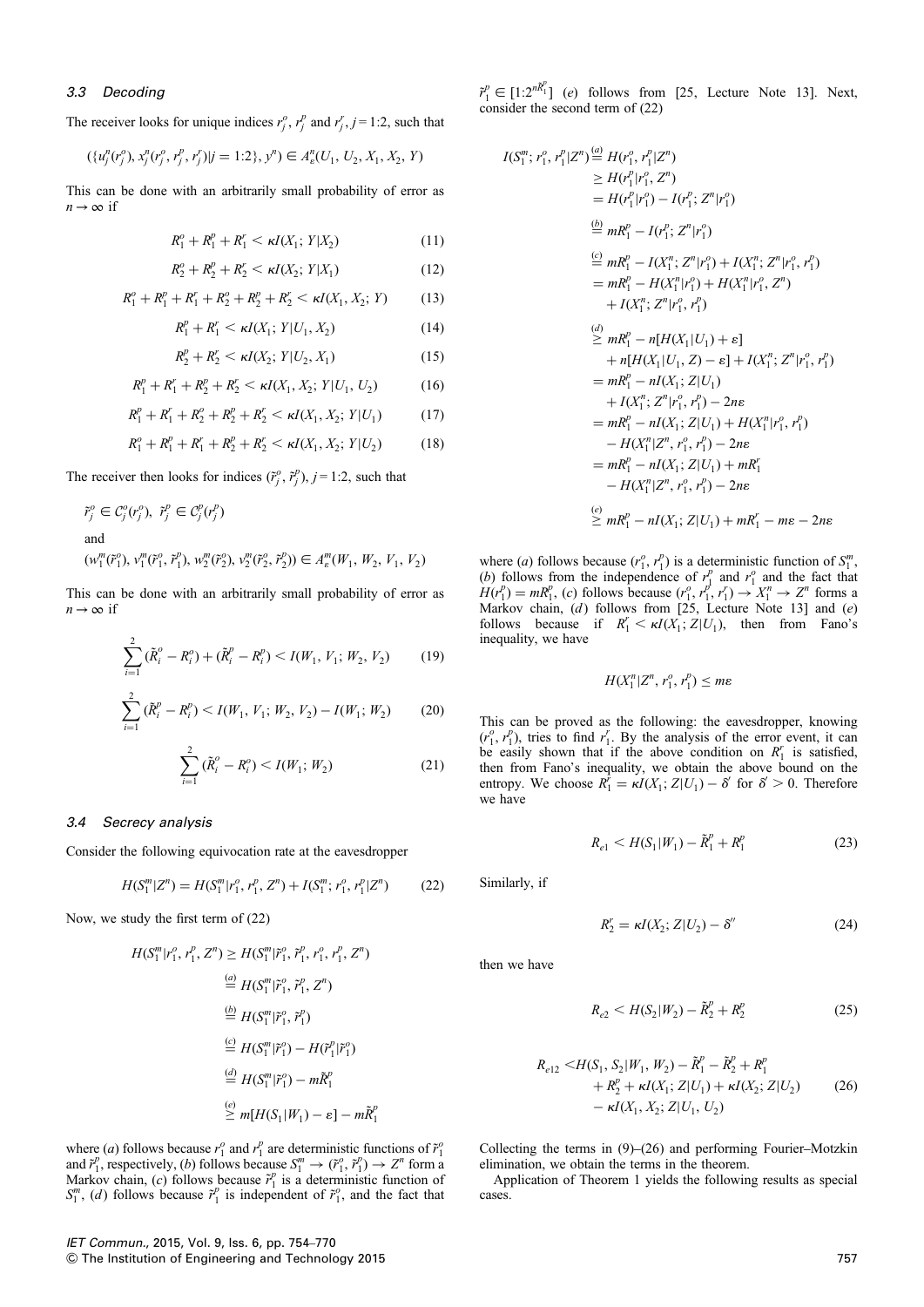Lossy communication over WTC [19]: Let  $W_j = U_j = 0$ , j = 1:2,  $V_2 = 0$ ,  $S_2 = 0$ ,  $X_2 = 0$ ,  $R_{e2} = R_{e12} = 0$  and  $D_2 \rightarrow \infty$  in Theorem 1. Therefore a tuple  $(\kappa, D_1, R_{e1})$  is achievable if

$$
I(V_1; S_1) < \kappa I(X_1; Y) \tag{27}
$$

$$
R_{e1} < H(S_1) - [I(S_1; V_1) - \kappa [I(X_1; Y) - I(X_1; Z)]^+]^+ \tag{28}
$$

for some  $p(v_1|s_1)p(x_1)$  such that  $\mathbb{E}[d_1(S_1, \hat{S}_1)] \le D_1$ .

Berger-Tung inner bound [25, Lecture Note 12]: Let  $W_j = U_j = 0$ ,  $j=1:2$ ,  $R_{e1} = R_{e2} = R_{e12} = 0$ ,  $\kappa = 1$ ,  $Y = (X_1, X_2)$ ,  $\log |\mathcal{X}_i| = R_i$  and  $V_i = (X_i, U_i)$  in Theorem 1. Therefore a pair  $(R_1, R_2)$  is achievable if

$$
R_1 > I(S_1; U_1 | U_2)
$$
 (29)

$$
R_2 > I(S_2; U_2 | U_1)
$$
 (30)

$$
R_1 + R_2 > I(S_1, S_2; U_1, U_2)
$$
\n(31)

for some  $p(u_1|s_1)p(u_2|s_2)$  and functions  $\hat{s}_i(u_1, u_2)$ ,  $j = 1:2$ , such that  $\mathbb{E}[d_j(S_j, \hat{S}_j)] \leq D_j$ .

#### 4 Hybrid scheme and an outer bound

In this section, we first review hybrid coding for a point-to-point channel which was introduced in [17]. Then, we propose an achievable region for the MAC-WT. Finally, we derive an outer bound to the rate-distortion-equivocation region of a class of MAC-WTs. Suppose that a source  $S \sim p(s)$  is to be sent over the discrete memoryless channel  $(\mathcal{X}, p(y|x), \mathcal{Y})$ . The decoder reconstructs the sequence  $S$  by  $\hat{S}$ . The average distortion must satisfy  $\mathbb{E}[d(S, \hat{S})] \leq D$ , where *d* is a distortion measure. In the hybrid scheme of [17],  $2^{nR}$  sequences  $u^n(T)$ ,  $T \in [1:2^{nR}]$  are generated. The source sequence  $S<sup>n</sup>$  is mapped to one of  $2<sup>nR</sup>$ sequences  $U^n(T)$ . The sequence  $U^n(T)$  is then mapped to  $X^n$ , symbol-by-symbol. The decoder finds  $U^n(T)$  and reconstructs  $\hat{S}^n$ from  $U^n(T)$ . In this scheme, a single codeword  $U^n(T)$  depends on both source and channel codebooks, so it depends on the entire codebooks. Just as mentioned in [17], averaging over all codebooks is not the same as the conventional random coding proof. Let  $P_e$  be the probability of the event that there exists  $\hat{T} \neq T$  such that  $(U^n(\hat{T}), Y^m) \in A_{\varepsilon}^n$ . Then, we have the following lemma.

Lemma 1 [17]: The probability  $P_e$  is upper bounded as

$$
P_e < 4.2^{n(R - I(U;Y) + \varepsilon)}\tag{32}
$$

for  $\varepsilon > 0$ .

Now, we are ready to find an achievable region for the MAC-WT using hybrid scheme.

*Theorem 2:* A tuple  $(\kappa = 1, D_1, D_2, R_{e1}, R_{e2}, R_{e12})$  is achievable for MAC-WT if (see (33))

where  $V_1$ ,  $V_2$ ,  $W_1$  and  $W_2$  are auxiliary random variables with the distribution  $p(s_1, s_2)p(x_1, v_1, w_1|s_1) p(x_2, v_2, w_2|s_2)$  and functions

 $\sqrt{ }$ 

 $\sqrt{2}$ 

 $\blacksquare$ 

 $\hat{s}_1(v_1, w_1, v_2, w_2, y)$  and  $\hat{s}_2(v_1, w_1, v_2, w_2, y)$  such that  $\mathbb{E}[d_j(S_j, \hat{S}_j)] \leq D_j, j = 1:2$ , where  $I_i(i = 1:11)$  are shown in (34)

$$
I_1 = I(W_1, V_1; W_2, V_2, Y)
$$
  
\n
$$
I_2 = I(W_2, V_2; W_1, V_1, Y)
$$
  
\n
$$
I_3 = I(V_1; W_2, V_2, Y|W_1)
$$
  
\n
$$
I_4 = I(V_2; W_1, V_1, Y|W_2)
$$
  
\n
$$
I_5 = I(W_1, V_1, W_2, V_2; Y) + I(W_1, V_1; W_2, V_2)
$$
  
\n
$$
I_6 = I(V_1, V_2; Y|W_1, W_2) + I(W_1, V_1; W_2, V_2) - I(W_1; W_2)
$$
  
\n
$$
I_7 = I(W_1, V_1, V_2; Y|W_2) + I(W_1, V_1; W_2, V_2)
$$
  
\n
$$
I_8 = I(V_1, W_2, V_2; Y|W_1) + I(W_1, V_1; W_2, V_2)
$$
  
\n
$$
I_9 = I(V_1; S_1, Z|W_1)
$$
  
\n
$$
I_{10} = I(V_2; S_2, Z|W_2)
$$
  
\n
$$
I_{11} = I(V_1, V_2; S_1, S_2, Z|W_1, W_2)
$$

*Proof:* Each source sequence  $S_j^n$ ,  $j = 1:2$ , is mapped to one of  $2^{nR_j^n}$ sequences  $W_j^n(r_j^o)$  (see Fig. 4). The pair  $(S_j^n, W_j^n(r_j^o))$  is then mapped to one of  $2^{n(R_j^p + R_j^r)}$  sequences  $V_j^n(r_j^p, r_j^p, r_j^r)$ . The sequence  $W_j^n(r_j^o)$  denotes the common information that can be decoded by the eavesdropper. The sequence  $V_j^n(r_j^o, r_j^p, r_j^r)$  denotes the private information that should be kept secret from the eavesdropper by using randomness. Then, the source and the codewords corresponding to the indices  $(r_j^o, r_j^p, r_j^r)$  are mapped symbol-by-symbol to the sequence  $\overrightarrow{X}_j^n$ . In this scheme, the codewords  $W_j^n(r_j^o)$  and  $V_j^n(r_j^o, r_j^p, r_j^r)$  depend on the entire source sequences. Therefore the analysis of the probability of error is not the same as the conventional random coding proof.  $\square$ 

#### 4.1 Codebook generation

Fix a conditional pmf  $p(v_1, w_1|s_1)p(v_2, w_2|s_2)$ , encoding functions  $x_1(w_1, v_1, s_1)$  and  $x_2(w_2, v_2, s_2)$ , and reconstruction functions  $\hat{s}_1(v_1, w_1, v_2, w_2, v)$  and  $\hat{s}_2(v_1, w_1, v_2, w_2, v)$  such that  $\hat{s}_1(v_1, w_1, v_2, w_2, y)$  and  $\hat{s}_2(v_1, w_1, v_2, w_2, y)$  such  $\mathbb{E}[d_j(S_j, \hat{S}_j)] \le D_j/(1 + \varepsilon), \quad j = 1:2.$  For  $j = 1:2,$  randomly and independently generate  $2^{nR_j^o}$  sequences  $w_j^n(r_j^o)$ ,  $r_j^o \in \left[1:2^{nR_j^o}\right]$  each according to  $\prod_{i=1}^{n} p(w_{ji})$ . For each  $w_j^n(r_j^o)$ , randomly and independently generate  $2^{n \left(R_j^p + R_j^r\right)}$ sequences  $v_j^n(r_j^o, r_j^p, r_j^r)$ ,  $r_j^p \in \left[1:2^{nR_j^p}\right], r_j^r \in \left[1:2^{nR_j^r}\right],$  each according to  $\prod_{i=1}^n p(v_{ji}|w_{ji}(r_j^o)).$ 

#### 4.2 Encoding

Assume that the random index  $r_j$ ,  $j = 1:2$ , is provided to encoder j. Transmitter *j* first finds codewords  $w_j^n(r_j^o)$  and  $v_j^n(r_j^o, r_j^p, r_j^r)$  such that  $(w_j^n(r_j^o), v_j^n(r_j^o, r_j^p, r_j^r), s_j^n) \in A_{\varepsilon}^n(W_j, V_j, S_j)$ . This can be done with an arbitrarily small probability of error if

$$
R_j^o \ge I(W_j; S_j) \tag{35}
$$

$$
I(V_1; S_1) < I_1, I(V_2; S_2) < I_2, I(V_1; S_1 | W_1) < I_3, I(V_2; S_2 | W_2) < I_4
$$
\n
$$
I(V_1; S_1) + I(V_2; S_2) < I_5, I(V_1; S_1 | W_1) + I(V_2; S_2 | W_2) < I_6
$$
\n
$$
I(V_1; S_1) + I(V_2; S_2 | W_2) < I_7, I(V_1; S_1 | W_1) + I(V_2; S_2) < I_8
$$
\n
$$
R_{e1} < H(S_1 | W_1) - I(X_1; Z | W_1) + \min\{I_9 - I(V_1; S_1 | W_1), I_3 - I(V_1; S_1 | W_1)\}
$$
\n
$$
I_1 - I(V_1; S_1)
$$
\n
$$
R_{e2} < H(S_2 | W_2) - I(X_2; Z | W_2) + \min\{I_{10} - I(V_2; S_2 | W_2), I_4 - I(V_2; S_2 | W_2)\}
$$
\n
$$
I_2 - I(V_2; S_2)
$$
\n
$$
R_{e12} < H(S_1, S_2 | W_1, W_2) - I(X_1, X_2; Z | W_1, W_2)
$$
\n
$$
+ \min\{I_{11} - I(V_1; S_1 | W_1) - I(V_2; S_2 | W_2), I_5 - I(V_1; S_1) - I(V_2; S_2) \}
$$
\n
$$
I_6 - I(V_1; S_1 | W_1) - I(V_2; S_2 | W_2), I_{10} - I(V_1; S_1) - I(V_2; S_2 | W_2)
$$
\n
$$
I_8 - I(V_1; S_1 | W_1) - I(V_2; S_2) \}
$$
\n
$$
I_9 - I(V_1; S_1 | W_1) - I(V_2; S_2) \}
$$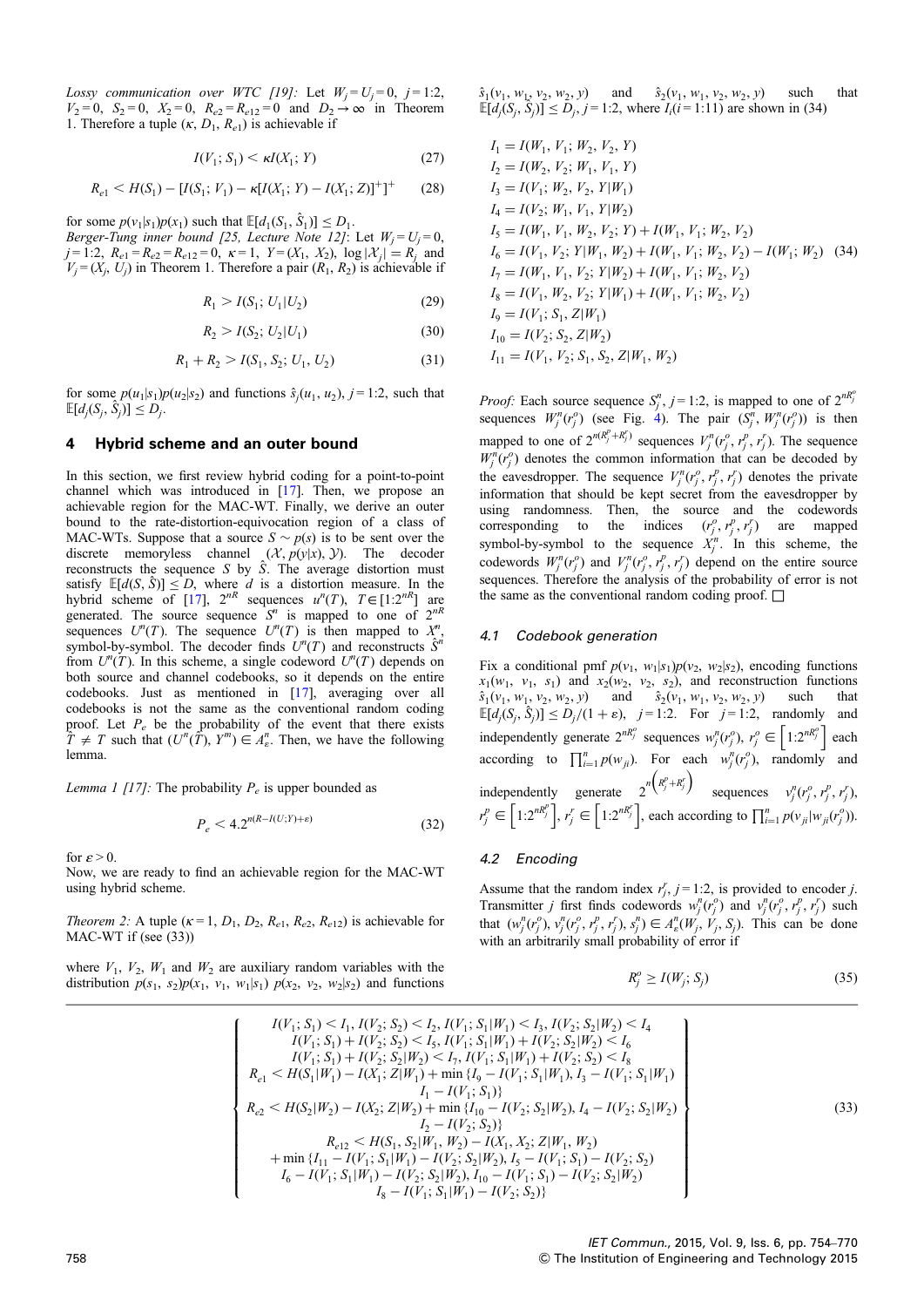

Fig. 4 Hybrid scheme for MAC-WT

$$
R_j^p \ge I(V_j; S_j | W_j) \tag{36}
$$

Sender *j* then transmits  $x_{ji} = x_j(w_{ji}(r_j^o), v_{ji}(r_j^o, r_j^p, r_j^r), s_{ji})$  at time  $i = 1, \ldots, n$ .

# 4.3 Decoding

The receiver looks for unique indices  $r_j^o$ ,  $r_j^p$  and  $r_j^r$ , j = 1:2, such that

$$
(\{w_j^n(r_j^o), v_j^n(r_j^o, r_j^p, r_j^r)\vert j=1:2\}, y^n) \in A_{\varepsilon}^n(W_1, W_2, V_1, V_2, Y)
$$

It then finds  $s_{ii}$ ,  $j = 1:2$ , for  $i = 1:n$  as the following

$$
s_{ji} = \hat{s}_j(v_{1i}(r^o_1, r^p_1, r^r_1), w_{1i}(r^o_1), v_{2i}(r^o_2, r^p_2, r^r_2), w_{2i}(r^o_2), y_i)
$$

The eavesdropper also finds the indices  $r_j^o$ ,  $j = 1:2$ , such that

$$
(\{w_j^n(r_j^o)|j=1:2\}, z^n) \in A_{\varepsilon}^n(W_1, W_2, Z)
$$

#### 4.4 Analysis of probability of error

We outline the analysis of probability of error in the following. We declare an error if one of the following events occurs

$$
\mathcal{E}_1 = \{ (S_1^n, S_2^n, W_1^n(r_1^o), W_2^n(r_2^o), V_1^n(r_1^o, r_1^p, r_1^r), V_2^n(r_2^o, r_2^p, r_2^r), Y^n) \notin A_{\epsilon}^n \}
$$
  
\n
$$
\mathcal{E}_2 = \{ (S_1^n, S_2^n, W_1^n(\tilde{r}_1^o), W_2^n(\tilde{r}_2^o), V_1^n(\tilde{r}_1^o, \tilde{r}_1^p, \tilde{r}_1^r),
$$
  
\n
$$
V_2^n(\tilde{r}_2^o, \tilde{r}_2^p, \tilde{r}_2^r), Y^n) \in A_{\epsilon}^n
$$
  
\nfor some  $(\tilde{r}_1^o, \tilde{r}_1^p, \tilde{r}_1^r, \tilde{r}_2^o, \tilde{r}_2^p, \tilde{r}_2^r) \neq (r_1^o, r_1^p, r_1^r, r_2^o, r_2^p, r_2^r) \}$   
\n
$$
\mathcal{E}_3 = \{ (W_1^n(r_1^o), W_2^n(r_2^o), Z^n) \notin A_{\epsilon}^n \}
$$
  
\n
$$
\mathcal{E}_4 = \{ (W_1^n(\tilde{r}_1^o), W_2^n(\tilde{r}_2^o), Z^n) \in A_{\epsilon}^n \text{ for some } (\tilde{r}_1^o, \tilde{r}_2^o) \neq (r_1^o, r_2^o) \}
$$

From the Markov lemma [25, Lecture Note 13],  $Pr(\mathcal{E}_1)$  and  $Pr(\mathcal{E}_3)$ tend to zero as  $n \to \infty$ . The event  $\mathcal{E}_2$  occurs in one of the following cases (we use Lemma 1 for the analysis of the probability of error):

(1)  $\tilde{r}_1^o \neq r_1^o, \ \tilde{r}_2^o \neq r_2^o, \ (\tilde{r}_1^p, \tilde{r}_1^r) \neq (r_1^p, r_1^r) \text{ and } (\tilde{r}_2^p, \tilde{r}_2^r) \neq (r_2^p, r_2^r)$ : The probability of this event goes to zero as  $n \to \infty$  if

$$
R_1^o + R_1^p + R_1^r + R_2^o + R_2^p + R_2^r < I(W_1, V_1, W_2, V_2; Y) \\
 \quad + I(W_1, V_1; W_2, V_2) \tag{37}
$$

(2)  $\tilde{r}_1^o = r_1^o, \quad \tilde{r}_2^o \neq r_2^o, \quad (\tilde{r}_1^p, \tilde{r}_1^r) \neq (r_1^p, r_1^r) \text{ and } (\tilde{r}_2^p, \tilde{r}_2^r) \neq (r_2^p, r_2^r)$ The probability of this event goes to zero as  $n \to \infty$  if

$$
R_1^p + R_1^r + R_2^o + R_2^p + R_2^r < I(V_1, W_2, V_2; Y | W_1) \\
 \quad + I(W_1, V_1; W_2, V_2) \tag{38}
$$

(3)  $\tilde{r}_1^0 \neq r_1^0$ ,  $\tilde{r}_2^0 = r_2^0$ ,  $(\tilde{r}_1^p, \tilde{r}_1^r) \neq (r_1^p, r_1^r)$  and  $(\tilde{r}_2^p, \tilde{r}_2^r) \neq (r_2^p, r_2^r)$ : The probability of this event goes to zero as  $n \to \infty$  if

$$
R_1^o + R_1^p + R_1^r + R_2^p + R_2^r < I(W_1, V_1, V_2; Y | W_2) \\
 \quad + I(W_1, V_1; W_2, V_2) \tag{39}
$$

(4)  $\tilde{r}_1^0 = r_1^0$ ,  $\tilde{r}_2^0 = r_2^0$ ,  $(\tilde{r}_1^p, \tilde{r}_1^r) \neq (r_1^p, r_1^r)$  and  $(\tilde{r}_2^p, \tilde{r}_2^r) \neq (r_2^p, r_2^r)$ : The probability of this event goes to zero as  $n \to \infty$  if

$$
R_1^p + R_1^r + R_2^p + R_2^r < I(V_1, V_2; Y | W_1, W_2) \\
 \quad + I(W_1, V_1; W_2, V_2) - I(W_1; W_2) \tag{40}
$$

(5)  $\tilde{r}_1^0 = r_1^0$ ,  $\tilde{r}_2^0 \neq r_2^0$ ,  $(\tilde{r}_1^p, \tilde{r}_1^r) = (r_1^p, r_1^r)$  and  $(\tilde{r}_2^p, \tilde{r}_2^r) \neq (r_2^p, r_2^r)$ : The probability of this event goes to zero as  $n \to \infty$  if

$$
R_2^o + R_2^p + R_2^r < I(W_2, V_2; Y, W_1, V_1) \tag{41}
$$

(6)  $\tilde{r}_1^o = r_1^o, \ \tilde{r}_2^o = r_2^o, \ (\tilde{r}_1^p, \tilde{r}_1^r) = (r_1^p, r_1^r) \text{ and } (\tilde{r}_2^p, \tilde{r}_2^r) \neq (r_2^p, r_2^r).$ The probability of this event goes to zero as  $n \to \infty$  if

$$
R_2^p + R_2^r < I(V_2; Y, W_1, V_1 | W_2) \tag{42}
$$

(7)  $\tilde{r}_1^o \neq r_1^o, \ \tilde{r}_2^o = r_2^o, \ (\tilde{r}_1^p, \tilde{r}_1^r) \neq (r_1^p, r_1^r) \text{ and } (\tilde{r}_2^p, \tilde{r}_2^r) = (r_2^p, r_2^r).$ The probability of this event goes to zero as  $n \to \infty$  if

$$
R_1^o + R_1^p + R_1^r < I(W_1, V_1; Y, W_2, V_2) \tag{43}
$$

(8)  $\tilde{r}_1^0 = r_1^0$ ,  $\tilde{r}_2^0 = r_2^0$ ,  $(\tilde{r}_1^p, \tilde{r}_1^r) \neq (r_1^p, r_1^r)$  and  $(\tilde{r}_2^p, \tilde{r}_2^r) = (r_2^p, r_2^r)$ : The probability of this event goes to zero as  $n \to \infty$  if

$$
R_1^p + R_1^r < I(V_1; Y, W_2, V_2 | W_1) \tag{44}
$$

Therefore Pr ( $\mathcal{E}_2$ ) tends to zero as  $n \to \infty$  if the inequalities for all cases are satisfied. The event  $\mathcal{E}_4$  occurs in one of the following cases (we use Lemma 1 for the analysis of the probability of error):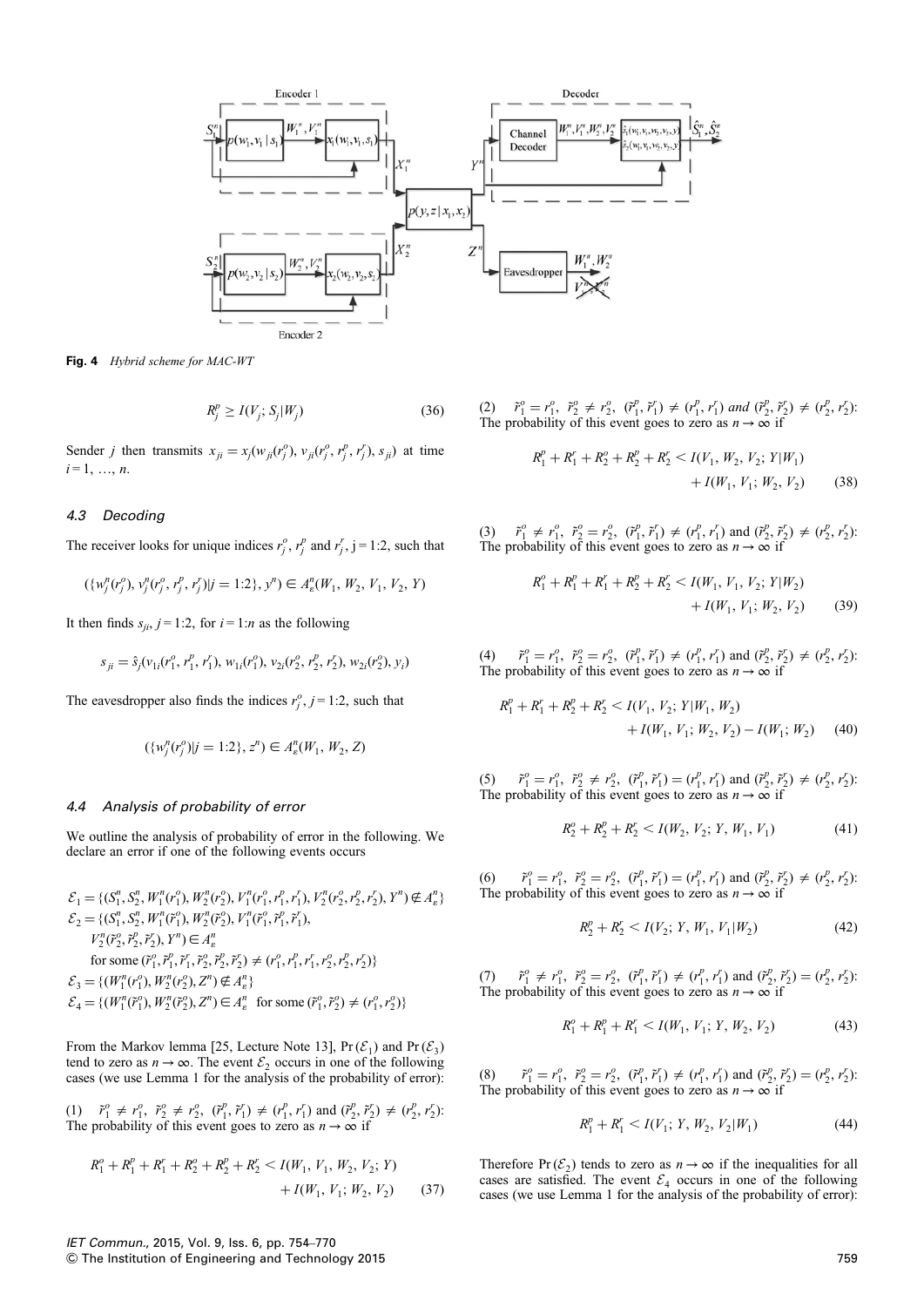(1)  $\tilde{r}_1^o \neq r_1^o$  and  $\tilde{r}_2^o \neq r_2^o$ . The probability of this event goes to zero as  $n \to \infty$  if

$$
R_1^o + R_2^o < I(W_1, W_2; Z) + I(W_1; W_2) \tag{45}
$$

(2)  $\tilde{r}_1^o \neq r_1^o$  and  $\tilde{r}_2^o = r_2^o$ . The probability of this event goes to zero as  $n \to \infty$  if

$$
R_1^o < I(W_1; Z | W_2) \tag{46}
$$

(3)  $\tilde{r}_1^o = r_1^o$  and  $\tilde{r}_2^o \neq r_2^o$ . The probability of this event goes to zero as  $n \to \infty$  if

$$
R_2^o < I(W_2; Z|W_1) \tag{47}
$$

Therefore Pr( $\mathcal{E}_4$ ) tends to zero as  $n \to \infty$  if the inequalities for all cases are satisfied.

#### 4.5 Secrecy analysis

Consider the following equivocation rate

$$
H(S_1^n|Z^n) = H(r_1^o, r_1^p, r_1^r, S_1^n, X_1^n|Z^n) - H(r_1^o, r_1^p, r_1^r, X_1^n|S_1^n, Z^n)
$$
  
\n
$$
\stackrel{(a)}{=} H(r_1^o, r_1^p, r_1^r, S_1^n, X_1^n|Z^n) - H(r_1^o, r_1^p, r_1^r|S_1^n, Z^n)
$$
  
\n
$$
\stackrel{(b)}{=} H(r_1^o, r_1^p, r_1^r, S_1^n, X_1^n|Z^n) - H(r_1^p, r_1^r|r_1^o, S_1^n, Z^n)
$$
  
\n(48)

where (*a*) follows because  $X_1^n$  is a deterministic function of  $(r_1^o, r_1^p, r_1^r, S_1^n)$  and (b) follows because  $r_1^o$  is a deterministic function of  $S_1^n$ . Now, consider the first term of (48)

$$
H(r_1^o, r_1^p, r_1^r, S_1^n, X_1^n | Z^n)
$$
  
\n
$$
\geq H(r_1^p, r_1^r, S_1^n, X_1^n | r_1^o, Z^n)
$$
  
\n
$$
= H(r_1^p, r_1^r, S_1^n, X_1^n | r_1^o) - I(r_1^p, r_1^r, S_1^n, X_1^n; Z^n | r_1^o)
$$
  
\n
$$
= H(r_1^p, r_1^r, S_1^n, X_1^n | r_1^o) - H(Z^n | r_1^o)
$$
  
\n
$$
+ H(Z^n | r_1^p, r_1^r, S_1^n, X_1^n, r_1^o)
$$
  
\n
$$
\stackrel{(a)}{=} H(r_1^r, S_1^n | r_1^o) - H(Z^n | r_1^o) + H(Z^n | r_1^p, r_1^r, S_1^n, X_1^n, r_1^o)
$$
  
\n
$$
\stackrel{(b)}{=} H(r_1^r, S_1^n | r_1^o) - H(Z^n | r_1^o) + H(Z^n | X_1^n)
$$
  
\n
$$
\stackrel{(c)}{=} H(S_1^n | r_1^o) + H(r_1^r) - H(Z^n | r_1^o) + H(Z^n | X_1^n)
$$
  
\n
$$
\stackrel{(d)}{=} n(H(S_1 | W_1) - \varepsilon) + nR_1^r - n(H(Z | W_1) + \varepsilon) + n(H(Z | X_1) - \varepsilon)
$$
  
\n
$$
= n[H(S_1 | W_1) - H(Z | W_1) + H(Z | X_1) + R_1^r] - 3n\varepsilon
$$
  
\n
$$
= n[H(S_1 | W_1) - I(X_1; Z | W_1) + R_1^r] - 3n\varepsilon
$$

where (*a*) follows because  $X_1^n$  (resp.  $r_1^p$ ) is a deterministic function of  $(r_1^o, r_1^p, r_1^r, S_1^n)$  (resp.  $S_1^n$ ), (b) follows because  $(r_1^o, r_1^p, r_1^r, S_1^n) \rightarrow$  $X_1^n \to Z^n$  form a Markov chain, (c) follows because  $r_1^r$  is independent of  $(S_1^n, r_1^o)$  and  $(d)$  follows from [25, Lecture Note 13] and the fact that  $H(r'_1) = nR'_1$ . Next, consider the second term of (48)

$$
H(r_1^r, r_1^p | r_1^o, S_1^n, Z^n) = H(r_1^p, r_1^r | r_1^o) - I(r_1^p, r_1^r; S_1^n, Z^n | r_1^o)
$$
  
\n
$$
\stackrel{(a)}{=} n(R_1^r + R_1^p) - I(r_1^p, r_1^r; S_1^n, Z^n | r_1^o)
$$
  
\n
$$
\stackrel{(b)}{=} n(R_1^r + R_1^p) - I(r_1^p, r_1^r, V_1^n; S_1^n, Z^n | r_1^o)
$$
  
\n
$$
\le n(R_1^r + R_1^o) - I(V_1^n; S_1^n, Z^n | r_1^o)
$$
  
\n
$$
= n(R_1^r + R_1^p) - H(V_1^n | r_1^o) + H(V_1^n | r_1^o, S_1^n, Z^n)
$$
  
\n
$$
= n(R_1^r + R_1^p) - n(R_1^r + R_1^p) + H(V_1^n | r_1^o, S_1^n, Z^n)
$$
  
\n
$$
\stackrel{(c)}{\leq} n\varepsilon
$$

where (a) follows from the independence of  $(r_1^p, r_1^r)$  and  $r_1^o$ , and the fact that  $H(r_1^r, r_1^p) = n(R_1^r + R_1^p)$ , (b) follows because  $V_1^n$  is a deterministic function of  $(r_1^b, r_1^p, r_1^r)$ , (c) holds because if  $R_1^r + R_1^p < I(V_1; S_1, Z|W_1)$ , then from Fano's inequality we have,<br> $H(V_1^n|r_1^o, S_1^n, Z^n) \le n\delta$ . This can be proved as the following. Suppose that the eavesdropper, knowing  $r_1^o$ , tries to find  $(r_1^p, r_1^r)$ . By the analysis of the error event, it can be easily shown that if the above condition on  $R_1^p + R_1^r$  is satisfied, then from Fano's inequality, we can bound the entropy term as the above. In summary, we have

$$
R_{e1} < H(S_1|W_1) - I(X_1; Z|W_1) + R_1' \tag{49}
$$

Similarly, if

$$
R_2^r + R_2^p < I(V_2; S_2, Z | W_2) \tag{50}
$$

$$
R_1^r + R_1^p + R_2^r + R_2^p < I(V_1, V_2; S_1, S_2, Z | W_1, W_2) \tag{51}
$$

we obtain

$$
R_{e2} < H(S_2|W_2) - I(X_2; Z|W_2) + R_2' \tag{52}
$$

$$
R_{e12} < H(S_1, S_2 | W_1, W_2) - I(X_1, X_2; Z | W_1, W_2) + R_1' + R_2' \tag{53}
$$

Collecting the terms in  $(35)$ – $(47)$ ,  $(49)$ – $(53)$  and performing Fourier– Motzkin elimination, we find the terms in the theorem.

At the end of this section, we find an outer bound to the rate-distortion-equivocation region of the degraded MAC-WT, where  $(X_1, X_2) \to Y \to Z$  forms a Markov chain. The outer bound is given in the following theorem.

Theorem 3: If  $(\kappa, D_1, D_2, R_{e12})$  is achievable for the degraded MAC-WT where  $(X_1, X_2) \rightarrow Y \rightarrow Z$  forms a Markov chain, then we have

$$
\begin{Bmatrix}\nI(S_1; \hat{S}_1 | S_2) \le \kappa I(X_1; Y | X_2) \\
I(S_2; \hat{S}_2 | S_1) \le \kappa I(X_2; Y | X_1) \\
I(S_1, S_2; \hat{S}_1, \hat{S}_2) \le \kappa I(X_1, X_2; Y) \\
R_{e12} \le H(S_1, S_2) - I(S_1, S_2; \hat{S}_1, \hat{S}_2) + \kappa I(X_1, X_2; Y | Z)\n\end{Bmatrix}
$$
\n(54)

for some pmf  $p(x_1, x_2, s_1, s_2)$ , such that  $\mathbb{E}[d_j(S_j, \hat{S}_j)] \le D_j$ ,  $j = 1:2$ .

*Proof:* See Appendix 1.  $\Box$ 

In the following section, we study lossy transmission of a bivariate Gaussian source over GMAC-WT.

#### 5 Gaussian case

In this section, we consider lossy transmission of correlated sources over a GMAC-WT. First, we derive an outer bound to the rate-distortion-equivocation region of the GMAC-WT. Then, we use the proposed separate and hybrid schemes to find inner bounds to the rate-distortion-equivocation region of the GMAC-WT. An achievable region based on uncoded transmission is also obtained. The separate, the uncoded and the hybrid schemes are compared for different values of source correlation coefficient. Optimal regions for some special cases are established. Suppose that the sources are Gaussian random variables with joint distribution  $(S_1, S_2) \sim \mathcal{N}(0, K_s)$ , where

$$
K_S = \begin{bmatrix} \sigma^2 & \rho \sigma^2 \\ \rho \sigma^2 & \sigma^2 \end{bmatrix}
$$
 (55)

The sources are reconstructed using the quadratic distortion measure  $d_j(s_j, \hat{s}_j) = (s_j - \hat{s}_j)^2$ , j = 1:2. We assume that the channel to the legitimate receiver is defined as  $Y = X_1 + X_2 + N_y$  with  $N_y \sim \mathcal{N}(0, \sigma_y^2)$  and input power constraints  $(1/n) \sum_{i=1}^n \mathbb{E}(x_{ji}^2) \le P_j$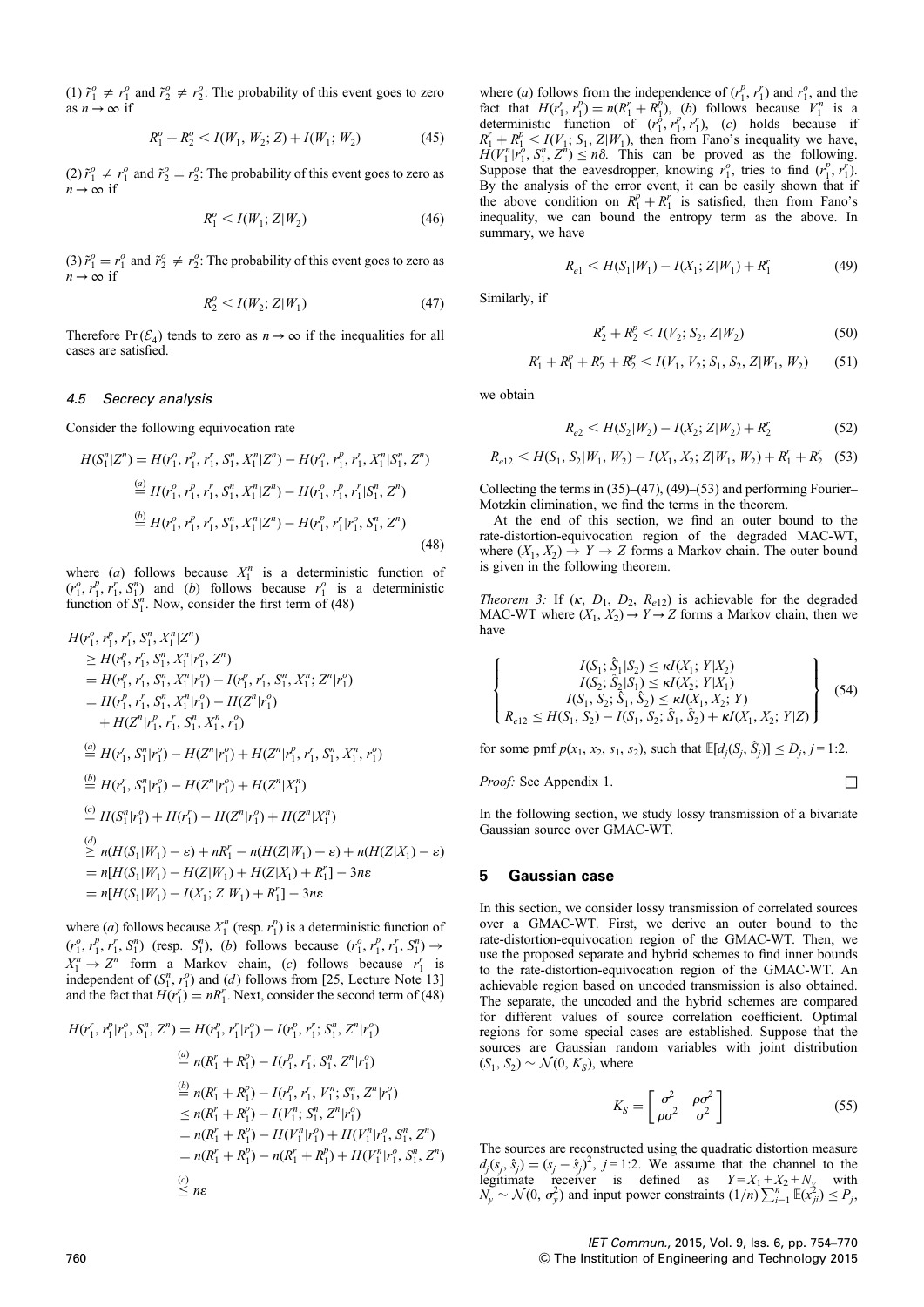$j = 1:2$ . The channel of the eavesdropper is defined as  $Z = X_1 + X_2 +$  $N_z$  with  $N_z \sim \mathcal{N}(0, \sigma_z^2)$ . We define the quantities  $D_{e1} = 2^{2R_{e1}}/(2\pi e)$ ,  $D_{e2} = 2^{2R_{e2}}/(2\pi e)$  and  $D_{e12} = 2^{2R_{e12}}/(2\pi e)$ . A tuple  $(D_1, D_2, D_{e1},$  $D_{e2}$ ,  $D_{e12}$ ) is said to be achievable if there exists an  $(n, n)$ -code  $(f_1, f_2, g)$  such that

$$
\mathbb{E}\bigg[\left\|S_j - \hat{S}_j\right\|^2\bigg] \le D_j + \varepsilon, j = 1:2
$$
 (56)

$$
\frac{1}{n}H(S_1^n|Z^n) \ge \frac{1}{2}\log(2\pi e D_{e1}) - \varepsilon
$$
\n(57)

$$
\frac{1}{n}H(S_2^n|Z^n) \ge \frac{1}{2}\log(2\pi e D_{e2}) - \varepsilon
$$
\n(58)

$$
\frac{1}{n}H(S_1^n, S_2^n | Z^n) \ge \frac{1}{2}\log(2\pi e D_{e12}) - \varepsilon.
$$
 (59)

In the following, we first propose an outer bound to the distortion-equivocation region of the GMAC-WT when  $\sigma_y^2 \leq \sigma_z^2$ .

Theorem 4: If  $(D_1, D_2, D_{e1}, D_{e2}, D_{e12})$  is achievable for the GMAC-WT when  $\sigma_y^2 \leq \sigma_z^2$  and  $\rho = 0$ , then we have

$$
D_1 \geq \frac{1}{1 + (P_1/\sigma_y^2)} \cdot \sigma^2
$$
  
\n
$$
D_2 \geq \frac{1}{1 + (P_2/\sigma_y^2)} \cdot \sigma^2
$$
  
\n
$$
D_1 \cdot D_2 \geq \frac{1}{1 + ((P_1 + P_2)/\sigma_y^2)} \cdot \sigma^4
$$
  
\n
$$
D_{e1} \leq \min \left\{ \sigma^2, D_1 \cdot \frac{1 + ((P_1 + (1 - \beta_1)P_2)/(\beta_1 P_2 + \sigma_y^2))}{1 + (P_1/(P_2 + \sigma_z^2))} \right\}
$$
  
\n
$$
D_{e2} \leq \min \left\{ \sigma^2, D_2 \cdot \frac{1 + ((P_2 + (1 - \beta_2)P_1)/(\beta_2 P_1 + \sigma_y^2))}{1 + (P_2/(P_1 + \sigma_z^2))} \right\}
$$
  
\n
$$
D_{e12} \leq D_1 \cdot D_2 \cdot \frac{1 + ((P_1 + P_2)/\sigma_y^2)}{1 + ((P_1 + P_2)/\sigma_z^2)}
$$
  
\n(60)

for some  $\beta_1, \beta_2 \in [0, 1]$ .

Proof: See Appendix 2. □

Next, we find inner bounds to the rate-distortion-equivocation region of the GMAC-WT. We study three coding schemes: separation approach, uncoded transmission and hybrid schemes. First, consider the separate source-channel coding strategy.

#### 5.1 Source-channel separation

We combine the optimal scheme for the source-coding problem and an achievable scheme for the channel-coding problem. The



source-coding problem is explained in Fig. 5. Two source sequences are observed by two encoders. Each encoder maps its source sequence to a rate-limited codeword and sends it through an error-free link. The receiver wishes to reconstruct both sources with desired distortions. This problem has been considered in [25, Lecture Note 12] and the optimal rate-distortion region has been characterised as the following. For the Gaussian two-terminal source-coding problem, a distortion-pair  $(D_1, D_2)$  is achievable if and only if [25, Lecture Note 12]

$$
(R_1, R_2) \in \mathcal{R}_1(D_1) \cap \mathcal{R}_2(D_2) \cap \mathcal{R}_{12}(D_1, D_2)
$$

where

$$
\begin{cases}\nR_1(D_1) = \{(R_1, R_2): \\
R_1 \ge \frac{1}{2} \log \left[ \frac{1}{D_1} (1 - \rho^2 (1 - 2^{-2R_2})) \right] \} \\
R_2 \ge \frac{1}{2} \log \left[ \frac{1}{D_2} (1 - \rho^2 (1 - 2^{-2R_1})) \right] \} \\
R_2 \ge \frac{1}{2} \log \left[ \frac{1}{D_2} (1 - \rho^2 (1 - 2^{-2R_1})) \right] \} \\
R_{11} + R_2 \ge \frac{1}{2} \log \left[ \frac{(1 - \rho^2) \phi(D_1, D_2)}{2D_1 D_2} \right] \end{cases}
$$
\n(61)

and

$$
\phi(D_1, D_2) = 1 + \sqrt{1 + \frac{4\rho^2 D_1 D_2}{(1 - \rho^2)^2}}
$$

For the channel-coding problem, we use Theorem 1 to find an achievable region in the following.

Corollary 1: Let  $W_j = U_j = 0$ ,  $j = 1:2$ , and  $\kappa = 1$  in Theorem 1, and define  $R_i = I(V_i; S_i)$ . A tuple  $(D_1, D_2, R_{e1}, R_{e2}, R_{e12})$  is achievable for the MAC-WT if

$$
\begin{cases}\nR_{e1} < H(S_1) - [R_1 - [I(X_1; Y | X_2) - I(X_1; Z)]^+]^+ \\
R_{e2} < H(S_2) - [R_2 - [I(X_2; Y | X_1) - I(X_2; Z)]^+]^+ \\
R_{e12} < H(S_1, S_2) - [R_1 + R_2 - [I(X_1, X_2; Y) - I(X_1, X_2; Z)]^+]^+\n\end{cases}
$$
\n
$$
(62)
$$

for some pmf  $p(s_1, s_2)p(x_1)p(x_2)$  where  $R_1$  and  $R_2$  are rate-distortion functions of sources  $S_1$  and  $S_2$ , respectively, such that

$$
\begin{cases}\nR_1 < I(X_1; Y | X_2) \\
R_2 < I(X_2; Y | X_1) \\
R_1 + R_2 < I(X_1, X_2; Y)\n\end{cases}
$$
\n
$$
(63)
$$

 $\mathbb{E}[d_1(S_1, \hat{S}_1)] \leq D_1$  and  $\mathbb{E}[d_2(S_2, \hat{S}_2)] \leq D_2$ .

The remaining problem is to find suitable  $(R_1, R_2)$  pair that falls into the capacity region of the GMAC. We will choose the following achievable pairs

$$
(R_1, R_2) = \left(\frac{1}{2}\log\left(1 + \frac{P_1}{\sigma_y^2}\right), \frac{1}{2}\log\left(1 + \frac{P_2}{P_1 + \sigma_y^2}\right)\right) \tag{64}
$$

$$
(R_1, R_2) = \left(\frac{1}{2}\log\left(1 + \frac{P_1}{P_2 + \sigma_y^2}\right), \frac{1}{2}\log\left(1 + \frac{P_2}{\sigma_y^2}\right)\right) \tag{65}
$$

Inserting (64) into (61) and (62), we obtain the following achievable distortion tuple.

*Theorem 5:* The distortion tuple  $(D_1^s, D_2^s, D_{e1}^s, D_{e2}^s, D_{e12}^s)$  resulting Fig. 5 Source-coding problem from the separate scheme satisfies the following (see (66) at the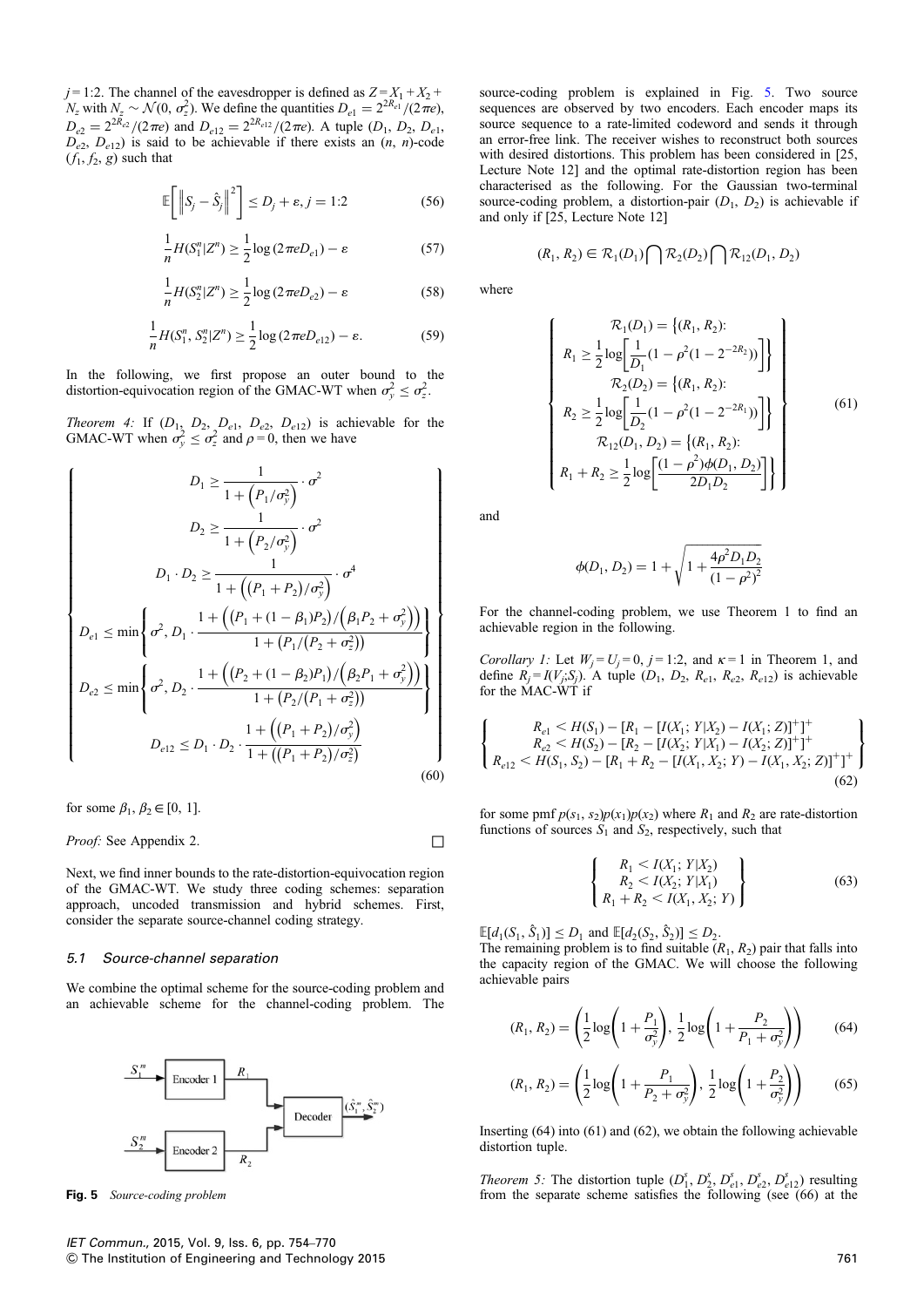bottom of the next page)

Similarly, inserting (65) into (61) and (62), we obtain the achievable distortion tuple  $(D_1^{ss}, D_2^{ss}, D_{e1}^{ss}, D_{e2}^{ss}, D_{e12}^{ss})$  that satisfies the following (see (67))

We also find an achievable distortion tuple for the symmetric GMAC-WT where  $D_1 = D_2 = D_2^s$ ,  $P_1 = P_2 = P_1$ ,  $D_{e1} = D_{e2} = D_e^s$  and  $D_{e12} = D_{e}^{s}$ . We assume that  $\sigma_z^2 \ge \sigma_y^2$ . We choose the achievable rate as  $R = (1/4) \log \left( 1 + \left( 2P/\sigma_y^2 \right) \right)$ . Inserting this rate into (61) and (62), we obtain the following theorem.

*Theorem 6:* The distortion tuple  $(D^s, D^s_e, D^s_{et})$  resulting from the separate scheme for the symmetric GMAC-WT when  $\sigma_z^2 \ge \sigma_y^2$  is

.

⎪⎪⎪⎪⎪⎪⎪⎪⎪⎪⎪⎪⎪⎪⎪⎪⎪⎪⎪⎪⎪⎪⎪⎪⎪⎪⎪⎪⎪⎪⎪⎪⎪⎪⎪⎪⎪⎪⎪⎪⎪⎪⎩

 $\mathbf{I}$ 

⎪⎪⎪⎪⎪⎪⎪⎪⎪⎪⎪⎪⎪⎪⎪⎪⎪⎪⎪⎪⎪⎪⎪⎪⎪⎪⎪⎪⎪⎪⎪⎪⎪⎪⎪⎪⎪⎪⎪⎪⎪⎪⎨

⎪⎪⎪⎪⎪⎪⎪⎪⎪⎪⎪⎪⎪⎪⎪⎪⎪⎪⎪⎪⎪⎪⎪⎪⎪⎪⎪⎪⎪⎪⎪⎪⎪⎪⎪⎪⎪⎪⎪⎪⎪⎪⎩

 $\mathbf{I}$ 

⎪⎪⎪⎪⎪⎪⎪⎪⎪⎪⎪⎪⎪⎪⎪⎪⎪⎪⎪⎪⎪⎪⎪⎪⎪⎪⎪⎪⎪⎪⎪⎪⎪⎪⎪⎪⎪⎪⎪⎪⎪⎪⎨

given by

$$
D^s = \frac{\sqrt{1 + (2P/\sigma_y^2)(1 - \rho^2)}}{1 + (2P/\sigma_y^2)} \cdot \sigma^2
$$
  

$$
D_e^s = \min \left\{ \sigma^2, \frac{1 + (P/\sigma_y^2)}{\sqrt{1 + (2P/\sigma_y^2)} \cdot (1 + (P/(P + \sigma_z^2))))} \cdot \sigma^2 \right\}
$$
  

$$
D_{eI}^s = \frac{(1 - \rho^2)}{1 + (2P/\sigma_z^2)} \cdot \sigma^4
$$
 (68)

$$
D_1^s \geq \frac{1 + ((1 - \rho^2)P_2)/(P_1 + \sigma_y^2))}{1 + ((P_1 + P_2)/\sigma_y^2)} \cdot \sigma^2
$$
  
\n
$$
D_2^s \geq \frac{1 + ((1 - \rho^2)P_1)/\sigma_y^2)}{1 + ((P_1 + P_2)/\sigma_y^2)} \cdot \sigma^2
$$
  
\n
$$
D_{e1}^s \leq \frac{D_1^s \cdot D_2^s}{\phi(D_1^s, D_2^s)} \geq \frac{1 - \rho^2}{2\left(1 + ((P_1 + P_2)/\sigma_y^2)\right)} \cdot \sigma^2
$$
  
\n
$$
D_{e1}^s \leq \frac{1}{\max\left\{1, \frac{1 + (P_1/\sigma_y^2)}{1 + (P_1/\sigma_y^2)/(1 + (P_1/(P_2 + \sigma_z^2))))\right\}}\right\}} \cdot \sigma^2
$$
  
\n
$$
D_{e2}^s \leq \frac{1}{\max\left\{1, \frac{1 + (P_2/(P_1 + \sigma_y^2))}{1 + (P_2/(P_1 + \sigma_y^2))/(1 + (P_2/(P_1 + \sigma_z^2))))\right\}}\right\}} \cdot \sigma^2
$$
  
\n
$$
D_{e12}^s \leq \frac{(1 - \rho^2)}{\max\left\{1, \frac{1 + ((P_1 + P_2)/\sigma_y^2)/(1 + (P_2 + (P_1 + P_2)/\sigma_z^2)))}{1 + ((P_1 + P_2)/\sigma_y^2)/(1 + ((P_1 + P_2)/\sigma_z^2))}\right\}} \cdot \sigma^4
$$

$$
D_1^{ss} \geq \frac{1 + ((1 - \rho^2)P_2)/\sigma_y^2)}{1 + ((P_1 + P_2)/\sigma_y^2)} \cdot \sigma^2
$$
  
\n
$$
D_2^{ss} \geq \frac{1 + ((1 - \rho^2)P_1)/(P_2 + \sigma_y^2))}{1 + ((P_1 + P_2)/\sigma_y^2)} \cdot \sigma^2
$$
  
\n
$$
\frac{D_1^{ss} \cdot D_2^{ss}}{\phi(D_1^{ss}, D_2^{ss})} \geq \frac{1 - \rho^2}{2\left(1 + ((P_1 + P_2)/\sigma_y^2)\right)} \cdot \sigma^2
$$
  
\n
$$
D_{e1}^{ss} \leq \frac{1}{\max\left\{1, \frac{1 + ((P_1)/(P_2 + \sigma_y^2))}{\max\left\{1, \frac{1 + ((P_1)/(P_2 + \sigma_y^2))}{1 + (P_2/\sigma_y^2)}\right\}\right\}} \cdot \sigma^2
$$
  
\n
$$
D_{e2}^{ss} \leq \frac{1}{\max\left\{1, \frac{1 + (P_2/\sigma_y^2)}{1 + (P_2/\sigma_y^2)}\right\}} \cdot \sigma^2
$$
  
\n
$$
D_{e12}^{ss} \leq \frac{1}{\max\left\{1, \frac{1 + ((P_1 + P_2)/\sigma_y^2)}{1 + ((P_1 + P_2)/\sigma_y^2)}\right\}} \cdot \sigma^2
$$
  
\n
$$
\max\left\{1, \frac{1 + ((P_1 + P_2)/\sigma_y^2)}{\max\left\{1, \frac{1 + ((P_1 + P_2)/\sigma_y^2)}{1 + ((P_1 + P_2)/\sigma_y^2)}\right\}}\right\}} \cdot \sigma^4
$$

. (67)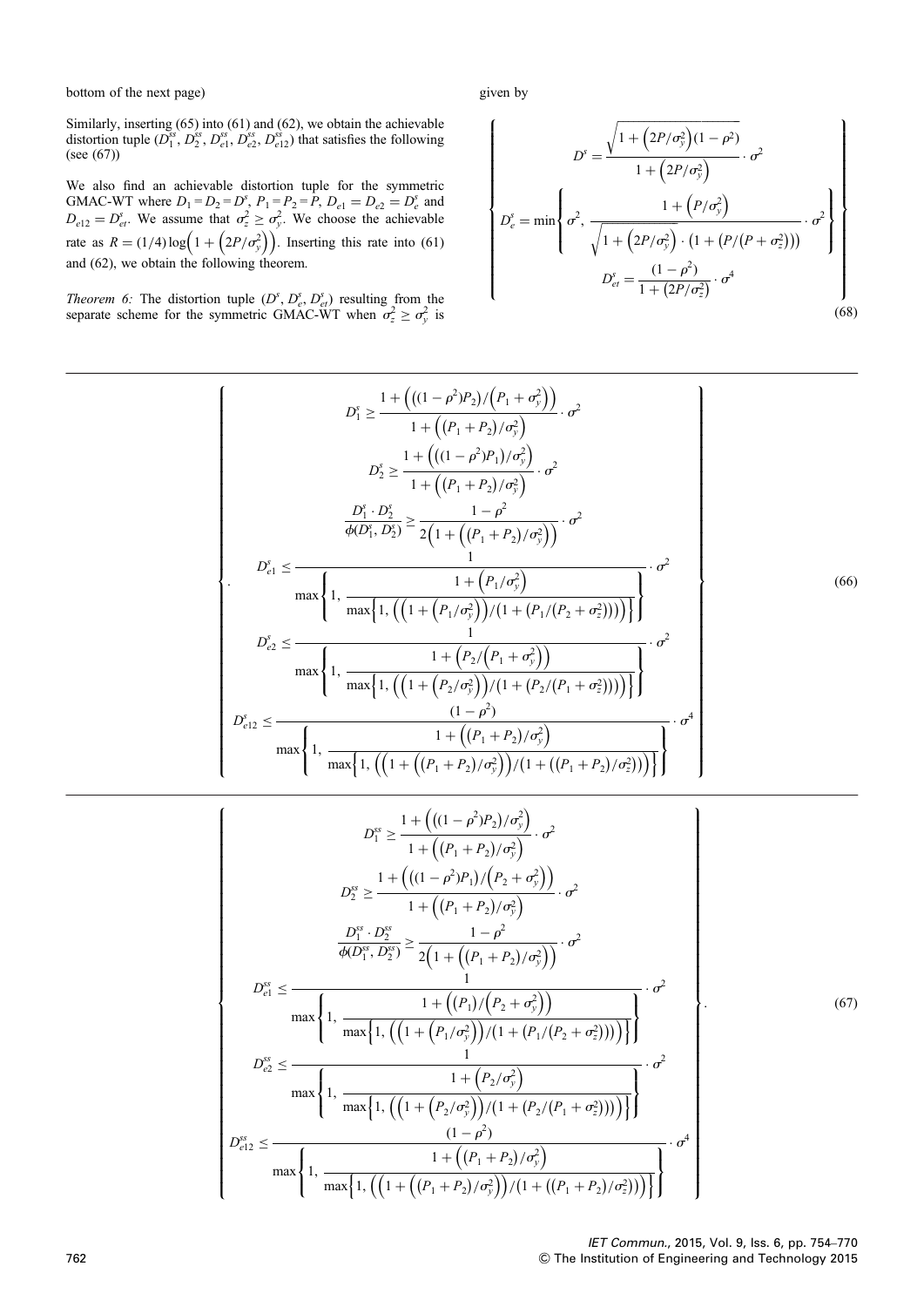Next, we find an achievable distortion tuple using uncoded transmission. Then, we compare the separate and the uncoded schemes for some special cases.

#### 5.2 Uncoded transmission

We choose  $X_{ij} = \sqrt{\frac{P_i}{\sigma^2}}$  $\sigma^2$  $\sqrt{\frac{P_i}{\sigma^2}}S_{ij}$ , for  $i = 1:2$  and  $j = 1, ..., n$  and implement a minimum-mean-squared error (MMSE) estimation at the decoder, that is,  $\hat{S}_{ij}^u = \mathbb{E}[S_{ij}|Y_j], j = 1, ..., n$ . Thus, we obtain the following achievable tuple.

*Theorem 7:* The distortion tuple  $(D_1^u, D_2^u, D_{e_1}^u, D_{e_2}^u, D_{e_1}^u)$  resulting from the described uncoded scheme is given by

$$
D_1^u = \frac{1 + ((((1 - \rho^2)P_2)/\sigma_y^2)}{1 + ((P_1 + P_2 + 2\rho\sqrt{P_1P_2})/\sigma_y^2)} \cdot \sigma^2
$$
  
\n
$$
D_2^u = \frac{1 + ((((1 - \rho^2)P_1)/\sigma_y^2)}{1 + (P_1 + P_2 + 2\rho\sqrt{P_1P_2})/\sigma_y^2} \cdot \sigma^2
$$
  
\n
$$
D_{e1}^u = \frac{1 + ((1 - \rho^2)P_2)/\sigma_z^2)}{1 + ((P_1 + P_2 + 2\rho\sqrt{P_1P_2})/\sigma_z^2)} \cdot \sigma^2
$$
  
\n
$$
D_{e2}^u = \frac{1 + ((1 - \rho^2)P_1)/\sigma_z^2)}{1 + ((P_1 + P_2 + 2\rho\sqrt{P_1P_2})/\sigma_z^2)} \cdot \sigma^2
$$
  
\n
$$
D_{e12}^u = \frac{(1 - \rho^2)}{1 + ((P_1 + P_2 + 2\rho\sqrt{P_1P_2})/\sigma_z^2)} \cdot \sigma^4
$$
 (69)

for the symmetric GMAC-WT where  $D_1^u = D_2^u = D^u$ ,  $P_1 = P_2 = P$ ,  $D_{e1}^{\mu} = D_{e2}^{\mu} = D_e^{\mu}$  and  $D_{e12}^{\mu} = D_{et}^{\mu}$ , the tuple in (69) reduces to the following

$$
\begin{cases}\nD^u = \frac{1 + \left( ((1 - \rho^2)P)/\sigma_y^2 \right)}{1 + \left( (2(1 + \rho)P)/\sigma_y^2 \right)} \cdot \sigma^2 \\
D_e^u = \frac{1 + \left( ((1 - \rho^2)P)/\sigma_z^2 \right)}{1 + \left( (2(1 + \rho)P)/\sigma_z^2 \right)} \cdot \sigma^2 \\
D_{e'}^u = \frac{(1 - \rho^2)}{1 + \left( (2(1 + \rho)P)/\sigma_z^2 \right)} \cdot \sigma^4\n\end{cases}
$$
\n(70)

*Remark 1:* Consider the symmetric GMAC-WT and let  $\rho = 0$  in (68) and (70). Also, assume that  $\sigma_z^2 \geq \sigma_y^2$ . We obtain the following distortion tuples (see (71) and (72))

It can be easily checked that  $D^{s} < D^{u}$ , therefore, the separate scheme's distortion at the receiver is smaller than the uncoded scheme's. We also have  $D_e^s > D_e^u$ , that is, the individual secrecy rate of the separation is larger than the rate of uncoded scheme. For both strategies, we have  $D_{et}^s = D_{et}^u$ . The results of this comparison are numerically evaluated for  $\sigma_z^2/\sigma_y^2 = 1.5$  in Fig. 6. As shown in Fig. 6,  $D_e^u$  is smaller than  $D_e^s$  while  $D^u$  dominates  $D^s$ .

Now, we find the optimal region for a special case. We simplify Theorem 4 to find an outer bound to the distortion-equivocation region of the symmetric GMAC-WT when  $\sigma_y^2 \le \sigma_z^2$  and  $\rho = 0$ . In the following theorem, we assume that

$$
\sqrt{1+\left(2P/\sigma_{y}^{2}\right)}\leq\frac{1}{1+\left(P/\left(P+\sigma_{z}^{2}\right)\right)}
$$

*Theorem 8:* The tuple  $(D^s, D^s_e, D^s_{et})$  is achievable for the symmetric GMAC-WT when  $\sigma_y^2 \le \sigma_z^2$ ,  $\rho = 0$  and  $\sqrt{1 + (2P/\sigma_y^2)} \le$  $(1/(1 + (P/(P + \sigma_z^2))))$ , if and only if

$$
\begin{cases}\nD^s \ge \frac{1}{\sqrt{1 + (2P/\sigma_y^2)}} \cdot \sigma^2 \\
D_e^s \le \sigma^2 \\
D_{et}^s \le (D^s)^2 \cdot \frac{1 + (2P/\sigma_y^2)}{1 + (2P/\sigma_z^2)}\n\end{cases}
$$
\n(73)

*Proof:* For the proof of achievability, consider Theorem 6 with  $\rho = 0$ . The inequality

$$
\sqrt{1+\left(2P/\sigma_{y}^{2}\right)}\leq\frac{1}{1+\left(P/\left(P+\sigma_{z}^{2}\right)\right)}
$$

implies that

$$
\frac{\sqrt{1+\left(2P/\sigma_y^2\right)}}{1+\left(P/\sigma_y^2\right)} \le \frac{1}{1+\left(P/\left(P+\sigma_z^2\right)\right)}
$$

therefore  $D_e^s = \sigma^2$ . Also, we have  $D_{et}^s = (D^s)^2 \cdot ((1 + (2P/\sigma_y^2)))$  $1 + (2P/\sigma_z^2)$ . It can be easily checked that Theorem 1 yields  $1 + (2F/\sigma_z)$ . It can be easily checked that Theorem 4 with similar region. For the proof of converse, consider Theorem 4 with  $D_1 = D_2 = D^s$ ,  $P_1 = P_2 = P$ ,  $D_{e1} = D_{e2} = D^s$ ,  $D_{e12} = D^s_{et}$  and  $\beta_1 = \beta_2 = \beta$ . Thus, if the tuple  $(D^s, D^s_e, D^s_{et})$  is achievable, then we have

$$
D^s \ge \frac{1}{\sqrt{1 + (2P/\sigma_y^2)}} \cdot \sigma^2
$$
  

$$
D_e^s \le \min \left\{ \sigma^2, D^s \cdot \frac{1 + ((2 - \beta)P)/(\beta P + \sigma_y^2))}{1 + (P/(P + \sigma_z^2))} \right\}
$$
  

$$
D_{et}^s \le (D^s)^2 \cdot \frac{1 + (2P/\sigma_y^2)}{1 + (2P/\sigma_z^2)}
$$
 (74)

$$
(D^s, D^s_e, D^s_{et}) = \left(\frac{1}{\sqrt{1 + (2P/\sigma_y^2)}} \cdot \sigma^2, \min\left\{\sigma^2, \frac{1 + (P/\sigma_y^2)}{\sqrt{1 + (2P/\sigma_y^2)} \cdot (1 + (P/(P + \sigma_z^2)))} \cdot \sigma^2\right\}, \frac{1}{1 + (2P/\sigma_z^2)} \cdot \sigma^4\right) \tag{71}
$$

$$
(D^u, D^u_e, D^u_{et}) = \left(\frac{1 + \left(P/\sigma_y^2\right)}{1 + \left(2P/\sigma_y^2\right)} \cdot \sigma^2, \frac{1 + \left(P/\sigma_z^2\right)}{1 + \left(2P/\sigma_z^2\right)} \cdot \sigma^2, \frac{1}{1 + \left(2P/\sigma_z^2\right)} \cdot \sigma^4\right)
$$
(72)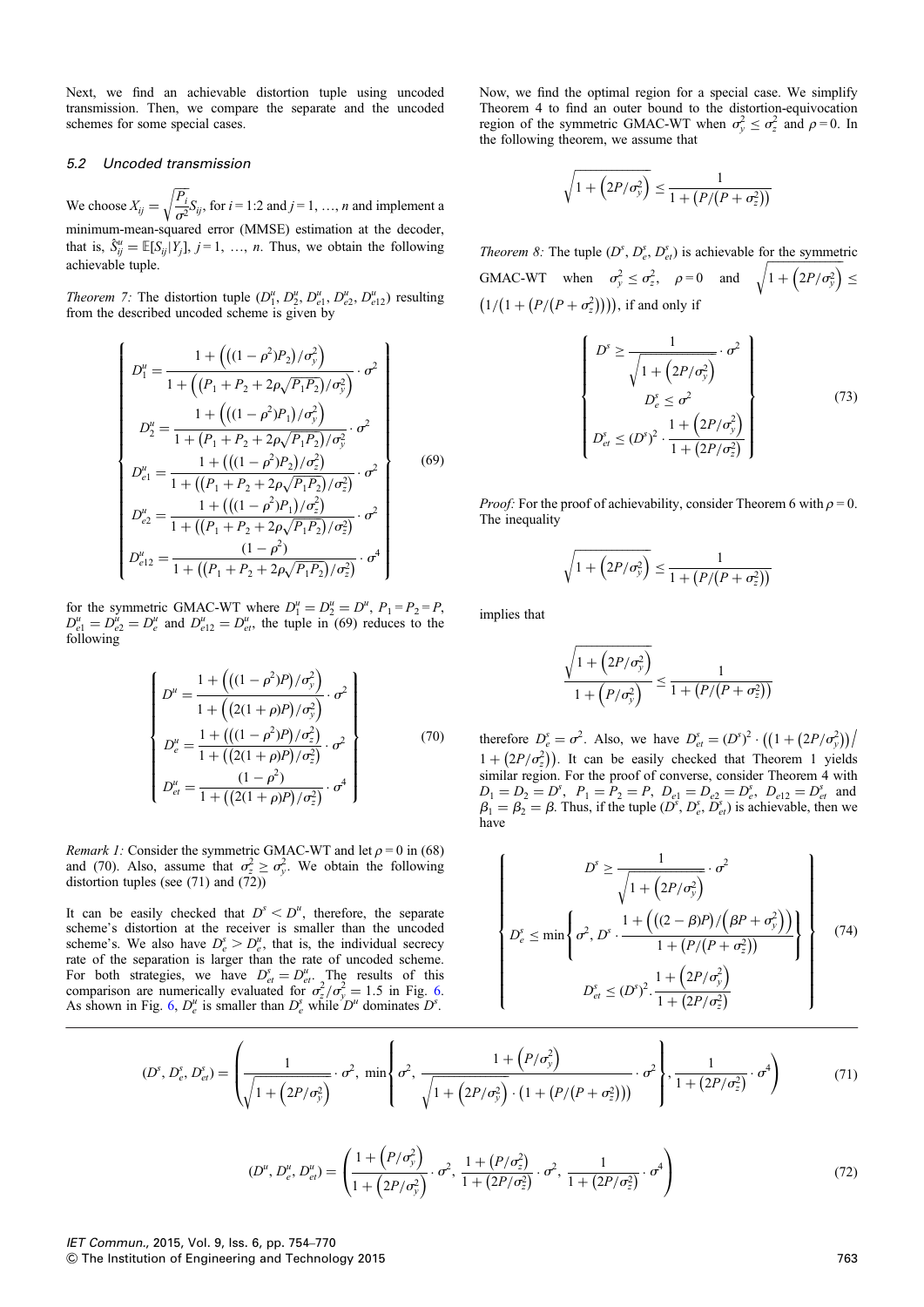

**Fig. 6** Comparison of D<sup>s</sup> with D<sup>u</sup>, and D<sub>e</sub> with D<sub>u</sub><sup>u</sup> as a function of P/ $\sigma_y^2$  for  $\rho = 0$ ,  $\sigma^2 = 1$  and  $\sigma_z^2/\sigma_y^2 = 1.5$ 

Also, we have

$$
D^{s} \cdot \frac{1 + ((2 - \beta)P)/(\beta P + \sigma_{y}^{2}))}{1 + (P/(P + \sigma_{z}^{2}))}
$$
  
\n
$$
\stackrel{(a)}{\geq} \frac{1 + ((2 - \beta)P)/(\beta P + \sigma_{y}^{2}))}{\sqrt{1 + (2P/\sigma_{y}^{2})}(1 + (P/(P + \sigma_{z}^{2})))} \cdot \sigma^{2} \stackrel{(b)}{\geq} \sigma^{2}
$$
\n(75)

where  $(a)$  follows from the first inequality in  $(74)$  and  $(b)$  follows from the inequality

$$
\sqrt{1+\left(2P/\sigma_y^2\right)}\leq \frac{1}{1+\left(P/\left(P+\sigma_z^2\right)\right)}
$$

Therefore the second inequality in (74) reduces to  $D_e^s \le \sigma^2$  $\Box$ 



**Fig. 7** Comparison of  $D^s$  with  $D^u$ , and  $D^s_e$  with  $D^u_e$  as a function of  $P/\sigma_y^2$  for  $\rho = 1$ ,  $\sigma^2 = 1$  and  $\sigma_z^2/\sigma_y^2 = 1.5$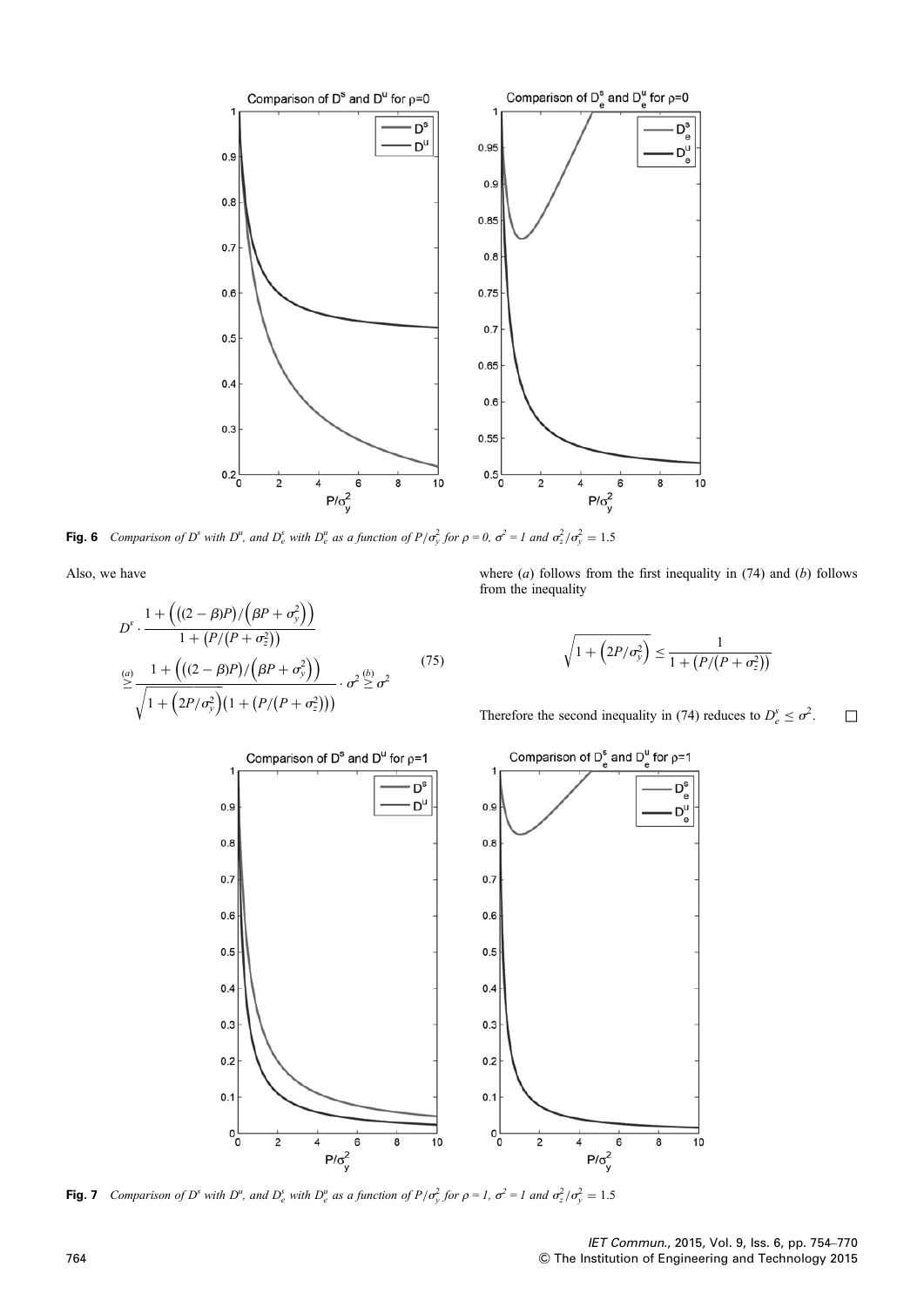*Remark 2:* Consider the symmetric GMAC-WT with  $\rho = 1$ . Also, let  $S_1 = S_2 = S$ , that is, the term  $D_{et}^s$  is inactive. We obtain the following distortion pairs

$$
(D^s, D_e^s) = \left(\frac{1}{1 + \frac{2P}{\sigma_y^2}} \cdot \sigma^2, \min\left\{\sigma^2, \frac{1 + \frac{P}{\sigma_y^2}}{\sqrt{1 + \frac{2P}{\sigma_y^2}} \cdot \left(1 + \frac{P}{P + \sigma_z^2}\right)} \cdot \sigma^2\right\}\right)
$$
  

$$
(D^u, D_e^u) = \left(\frac{1}{1 + \left(4P/\sigma_y^2\right)} \cdot \sigma^2, \frac{1}{1 + \left(4P/\sigma_z^2\right)} \cdot \sigma^2\right) \tag{77}
$$

The uncoded scheme's distortion at the receiver is smaller than the separate scheme's, that is,  $D^s > D^u$ . We have  $D_e^s > D_e^u$ , that is, the individual secrecy rate of the separation is larger than the rate of uncoded scheme. The results of this comparison are numerically evaluated for  $\sigma_z^2 / \sigma_y^2 = 1.5$  in Fig. 7. As shown in Fig. 7,  $D_e^s$  is larger than  $D_e^u$  while  $D^s$  dominates  $D^u$ .

Next, we obtain the optimal region for a special case. We simplify Theorem 3 to find an outer bound to the distortion-equivocation region of the symmetric GMAC-WT when  $\rho = 1$  and  $\sigma_y^2 \le \sigma_z^2$ .

Theorem 9: The pair  $(D^u, D_e^u)$  is achievable for the symmetric GMAC-WT when  $\rho = 1$  and  $\sigma_y^2 \le \sigma_z^2$ , if and only if

$$
\begin{cases}\nD^u \ge \frac{1}{1 + \left(4P/\sigma_y^2\right)} \cdot \sigma^2 \\
D_e^u \le D^u \cdot \frac{1 + \left(4P/\sigma_y^2\right)}{1 + \left(4P/\sigma_z^2\right)}\n\end{cases} (78)
$$

*Proof:* For the proof of achievability, let  $\rho = 1$  in (70). Also, note that

$$
D_{e}^{u} = D^{u} \cdot \frac{1 + (4P/\sigma_{y}^{2})}{1 + (4P/\sigma_{z}^{2})}
$$

For the proof of converse, let  $S_1 = S_2 = S$ ,  $X_1 = X_2 = X$ ,  $\hat{S}_1 = \hat{S}_2 = \hat{S}$ ,  $\kappa = 1$  and  $D_{e12} = D_e^u$  in Theorem 3.

Finally, we consider the hybrid scheme. In the following, we simplify the conditions of Theorem 2 for the GMAC-WT.

# 5.3 Hybrid scheme

Consider the conditions of Theorem 2. Given  $\alpha_j \in \left[0, \sqrt{P_j/\sigma^2}\right]$  and  $R_j > 0$ , j = 1:2, let  $W_j = 0$ , j = 1:2,  $V_j = (1 - 2^{-2R_j})S_j + N_j$ , j = 1:2 and  $X_j = \alpha_j S_j + \beta_j V_j$ ,  $j = 1:2$ , where  $N_j$  are independent Gaussian random variables with zero mean and variance  $\sigma^2 2^{-2R_j}(1 - 2^{-2R_j})$  and

$$
\beta_j = \sqrt{\frac{P_j - \alpha_j^2 \sigma^2 2^{-2R_j}}{\sigma^2 (1 - 2^{-2R_j})}} - \alpha_j.
$$

Let

$$
\boldsymbol{K} = \begin{bmatrix} k_{11} & k_{12} & k_{13} & k_{14} & k_{15} & k_{16} \\ k_{12} & k_{22} & k_{23} & k_{24} & k_{25} & k_{26} \\ k_{13} & k_{23} & k_{33} & k_{34} & k_{35} & k_{36} \\ k_{14} & k_{24} & k_{34} & k_{44} & k_{45} & k_{46} \\ k_{15} & k_{25} & k_{35} & k_{45} & k_{55} & k_{56} \\ k_{16} & k_{26} & k_{36} & k_{46} & k_{56} & k_{66} \end{bmatrix}
$$

denotes the covariance matrix of  $(S_1, S_2, V_1, V_2, Y, Z)$ , respectively, where

$$
k_{jj} = \sigma^2, j = 1:2
$$
  
\n
$$
k_{12} = \rho \sigma^2
$$
  
\n
$$
k_{13} = k_{33} = \sigma^2 (1 - 2^{-2R_1})
$$
  
\n
$$
k_{24} = k_{44} = \sigma^2 (1 - 2^{-2R_2})
$$
  
\n
$$
k_{14} = \rho \sigma^2 (1 - 2^{-2R_2})
$$
  
\n
$$
k_{23} = \rho \sigma^2 (1 - 2^{-2R_1})
$$
  
\n
$$
k_{34} = \rho \sigma^2 (1 - 2^{-2R_1}) (1 - 2^{-2R_2})
$$
  
\n
$$
k_{15} = k_{16} = \beta_1 k_{13} + \beta_2 k_{14} + \alpha_1 \sigma^2 + \alpha_2 \rho \sigma^2
$$
  
\n
$$
k_{25} = k_{26} = \beta_2 k_{24} + \beta_1 k_{23} + \alpha_2 \sigma^2 + \alpha_1 \rho \sigma^2
$$
  
\n
$$
k_{35} = k_{36} = (\alpha_1 + \beta_1 + \alpha_2 \rho) k_{13} + \beta_2 k_{34}
$$
  
\n
$$
k_{45} = k_{46} = (\alpha_2 + \beta_2 + \alpha_1 \rho) k_{24} + \beta_1 k_{34}
$$
  
\n
$$
k_{55} = (\beta_1^2 + 2\alpha_1 \beta_1 + 2\beta_1 \alpha_2 \rho) k_{13}
$$
  
\n
$$
+ (\beta_2^2 + 2\alpha_2 \beta_2 + 2\alpha_1 \beta_2 \rho) k_{24} + 2\beta_1 \beta_2 k_{34}
$$
  
\n
$$
+ (\alpha_1^2 + \alpha_2^2 + 2\alpha_1 \alpha_2 \rho) \sigma^2 + \sigma^2_y
$$
  
\n
$$
k_{56} = (\beta_1^2 + 2\alpha_1 \beta_1 + 2\beta_1 \alpha_2 \rho) k_{13}
$$
  
\n
$$
+ (\beta_2^2 + 2\alpha_2 \beta_2 + 2\alpha_1 \beta_2 \rho) k_{24} + 2\beta_1 \beta_2 k_{34}
$$
  
\

Therefore Theorem 2 reduces to the following.

Corollary 2: The tuple  $(D_1, D_2, R_{e1}, R_{e2}, R_{e12})$  is achievable if

$$
\begin{cases}\nD_j > \sigma^2 - e_{j1}c_{j1} - e_{j2}c_{j2} - e_{j3}c_{j3}, j = 1, 2 \\
R_{e1} < \frac{1}{2}\log(\sigma^2) - R_1 - \frac{1}{2}\log\left(1 + \frac{r_{x1}}{P_1k_{66} - r_{x1}}\right) \\
+ \min\left\{\frac{1}{2}\log\left(\frac{\beta_1^2k_{13}(1 - \tilde{\rho}^2) + N'}{N'(1 - \tilde{\rho}^2)}\right), \frac{1}{2}\log\left(\frac{\beta_1^2k_{13} + 2^{2R_1}N_{e1}}{N_{e1}}\right)\right\} \\
R_{e2} < \frac{1}{2}\log(\sigma^2) - R_2 - \frac{1}{2}\log\left(1 + \frac{r_{x2}}{P_2k_{66} - r_{x2}}\right) \\
+ \min\left\{\frac{1}{2}\log\left(\frac{\beta_2^2k_{24}(1 - \tilde{\rho}^2) + N'}{N'(1 - \tilde{\rho}^2)}\right), \frac{1}{2}\log\left(\frac{\beta_2^2k_{24} + 2^{2R_2}N_{e2}}{N_{e2}}\right)\right\} \\
R_{e12} < \frac{1}{2}\log(\sigma^4(1 - \rho^2)) - R_1 - R_2 - \frac{1}{2}\log\left(1 + \frac{k_{66} - \sigma_2^2}{\sigma_2^2}\right) \\
+ \min\left\{\frac{1}{2}\log\left(\frac{\beta_1^2k_{13} + \beta_2^2k_{24} + 2\tilde{\rho}\beta_1\beta_2\sqrt{k_{13}k_{24}} + N'}{N'(1 - \tilde{\rho}^2)}\right), \frac{1}{2}\log\left(\frac{(1 - \tilde{\rho}^2)(2^{2(R_1 + R_2)}\sigma_2^2 + 2^{2R_2}\beta_1^2k_{13} + 2^{2R_1}\beta_2^2k_{24})}{\sigma_2^2}\right)\right\}\n\end{cases} (80)
$$

such that

$$
\left\{\n\begin{array}{c}\nR_1 < \frac{1}{2}\log\left(\frac{\beta_1^2 k_{13} (1-\tilde{\rho}^2) + N'}{N'(1-\tilde{\rho}^2)}\right) \\
R_2 < \frac{1}{2}\log\left(\frac{\beta_2^2 k_{24} (1-\tilde{\rho}^2) + N'}{N'(1-\tilde{\rho}^2)}\right) \\
R_1 + R_2 < \frac{1}{2}\log\left(\frac{\beta_1^2 k_{13} + \beta_2^2 k_{24} + 2\tilde{\rho}\beta_1'\beta_2'\sqrt{k_{13}k_{24}} + N'}{N'(1-\tilde{\rho}^2)}\right)\n\end{array}\n\right\}\n\tag{81}
$$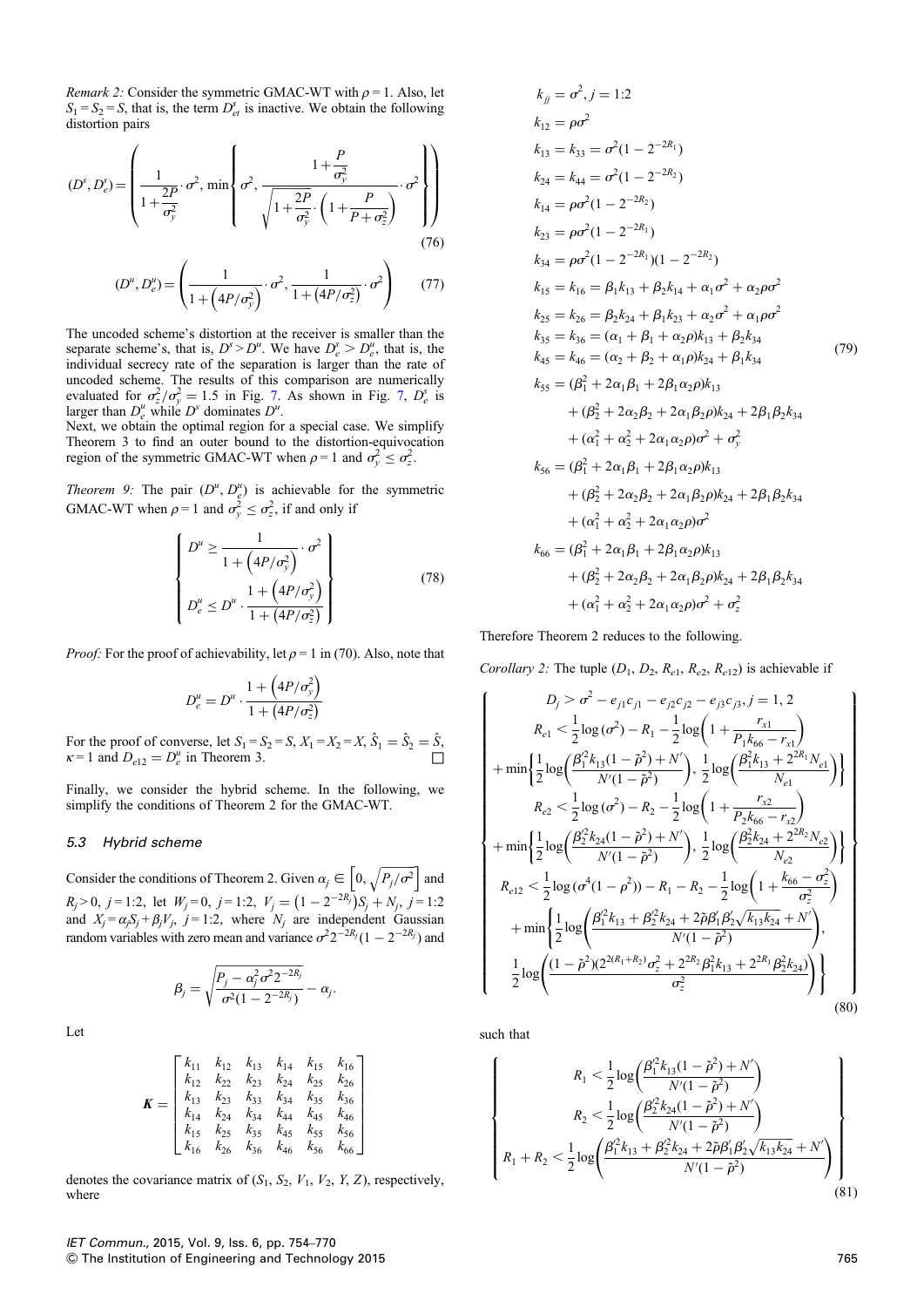where

$$
c_{11} = k_{13}, \quad c_{12} = \rho k_{24}, \quad c_{21} = \rho k_{13}, \quad c_{22} = k_{24}
$$
\n
$$
c_{13} = (\alpha_1 + \alpha_2 \rho)\sigma^2 + \beta_1 k_{13} + \beta_2 k_{24} \rho,
$$
\n
$$
c_{23} = (\alpha_2 + \alpha_1 \rho)\sigma^2 + \beta_2 k_{24} + \beta_1 k_{13} \rho
$$
\n
$$
\begin{bmatrix} e_{j1} \\ e_{j2} \\ e_{j3} \end{bmatrix} = \begin{bmatrix} k_{33} & k_{34} & k_{35} \\ k_{34} & k_{44} & k_{45} \\ k_{35} & k_{45} & k_{55} \end{bmatrix}^{-1} \begin{bmatrix} c_{j1} \\ c_{j2} \\ c_{j3} \end{bmatrix}
$$

and

$$
\tilde{\rho} = \rho \sqrt{(1 - 2^{-2R_1})(1 - 2^{-2R_2})}
$$
\n
$$
r_{x1} = ((\alpha_1^2 + \alpha_1 \alpha_2 \rho)\sigma^2 + (\beta_1^2 + 2\alpha_1 \beta_1 + \beta_1 \alpha_2 \rho)k_{13} + \alpha_1 \beta_2 \rho k_{24} + \beta_1 \beta_2 \rho k_{34})^2
$$
\n
$$
r_{x2} = ((\alpha_2^2 + \alpha_1 \alpha_2 \rho)\sigma^2 + (\beta_2^2 + 2\alpha_2 \beta_2 + \beta_2 \alpha_1 \rho)k_{24} + \alpha_2 \beta_1 \rho k_{13} + \beta_1 \beta_2 \rho k_{34})^2
$$
\n
$$
N' = \alpha_1^2 \nu_1 + \alpha_2^2 \nu_2 + 2\alpha_1 \alpha_2 \nu_3 + \sigma_y^2
$$
\n
$$
N_e = \alpha_2^2 (1 - \rho^2)\sigma^2 + \beta_2^2 (1 - \rho^2(1 - 2^{-2R_2}))k_{24} + 2\alpha_2 \beta_2 (1 - \rho^2)k_{24} + \sigma_z^2
$$
\n
$$
N_{e2} = \alpha_1^2 (1 - \rho^2)\sigma^2 + \beta_1^2 (1 - \rho^2(1 - 2^{-2R_1}))k_{13} + 2\alpha_1 \beta_1 (1 - \rho^2)k_{13} + \sigma_z^2
$$
\n
$$
\nu_1 = \sigma^2 - (1 - a_1 \rho(1 - 2^{-2R_2}))^2 k_{13}
$$
\n
$$
- 2(1 - a_1 \rho(1 - 2^{-2R_2}))^2 k_{24}
$$
\n
$$
- 2(1 - a_1 \rho(1 - 2^{-2R_1}))^2 k_{24}
$$
\n
$$
- 2(1 - a_2 \rho(1 - 2^{-2R_1}))^2 k_{24}
$$
\n
$$
- 2(1 - a_2 \rho(1 - 2^{-2R_1}))^2 k_{24}
$$
\n
$$
- 2(1 - a_1 \rho(1 - 2^{-2R_2}))((1 - a_2 \rho(1 - 2^{-2R_1}))
$$
\n
$$
k_{34} - a_1 a_2 k_{34} - (
$$

Remark 3: If we assume that the eavesdropper is neutral, that is, the secrecy constraints are omitted from the model, then the conditions of Corollary 2 reduce to the conditions of [22, Theorem IV.6].<br>In the symmetric case where  $P_1 = P_2 = P$ ,  $R_1 = R_2 = R$ ,  $D_1 = D_2 = D^h$ ,  $\alpha_1 = \alpha_2 = \alpha$ ,  $\beta_1 = \beta_2 = \beta$ ,  $R_{e1} = R_{e2} = R_e^h$  and  $R_{e12} = R_{et}^h$ , the matrix **K** and other coefficients reduce to

$$
\boldsymbol{K} = \begin{bmatrix} k_1 & \rho k_1 & k_2 & \rho k_2 & k_4 & k_4 \\ \rho k_1 & k_1 & \rho k_2 & k_2 & k_4 & k_4 \\ k_2 & \rho k_2 & k_2 & k_3 & k_5 & k_5 \\ \rho k_2 & k_2 & k_3 & k_2 & k_5 & k_5 \\ k_4 & k_4 & k_5 & k_5 & k_6 & k_8 \end{bmatrix}
$$
 (82)

where

$$
k_1 = \sigma^2
$$
  
\n
$$
k_2 = \sigma^2 (1 - 2^{-2R})
$$
  
\n
$$
k_3 = \rho \sigma^2 (1 - 2^{-2R})^2
$$
  
\n
$$
k_4 = (1 + \rho)(\beta k_2 + \alpha \sigma^2)
$$
  
\n
$$
k_5 = (\alpha + \beta + \alpha \rho)k_2 + \beta k_3
$$
  
\n
$$
k_6 = 2\beta(\beta + 2\alpha(1 + \rho))k_2 + 2\beta^2 k_3 + 2\alpha^2(1 + \rho)\sigma^2
$$
  
\n
$$
k_7 = k_6 + \sigma_y^2
$$
  
\n
$$
k_8 = k_6 + \sigma_z^2
$$

Therefore, for the symmetric GMAC-WT, Corollary 2 simplifies as follows.

Corollary 3: The tuple  $(D^h, R_e^h, R_{et}^h)$  is achievable if (see (83))

such that

$$
R < \frac{1}{4} \log \left( \frac{2\beta^2 (1+\tilde{\rho}) k_2 + N'}{N' (1-\tilde{\rho}^2)} \right) \tag{84}
$$

where

$$
c_1 = k_2, \quad c_2 = \rho k_2, \quad c_3 = (1 + \rho)\beta k_2 + (1 + \rho)\alpha\sigma^2
$$

$$
\begin{bmatrix} e_1 \\ e_2 \\ e_3 \end{bmatrix} = \begin{bmatrix} k_2 & k_3 & k_5 \\ k_3 & k_2 & k_5 \\ k_5 & k_5 & k_7 \end{bmatrix}^{-1} \begin{bmatrix} c_1 \\ c_2 \\ c_3 \end{bmatrix}
$$

and

$$
\tilde{\rho} = \rho(1 - 2^{-2R})
$$
\n
$$
r_x = (\alpha^2(1 + \rho)\sigma^2 + \beta(\beta + 2\alpha(1 + \rho))k_2 + \beta^2\rho k_3)^2
$$
\n
$$
N' = 2\alpha^2(\nu_1 + \nu_3) + \sigma_y^2
$$
\n
$$
N_e = \alpha^2(1 - \rho^2)\sigma^2 + \beta(1 - \rho^2(1 - 2^{-2R_2}))
$$
\n
$$
+ 2\alpha(1 - \rho^2))k_2 + \sigma_z^2
$$

$$
D^{h} > \sigma^{2} - e_{1}c_{1} - e_{2}c_{2} - e_{3}c_{3}
$$
\n
$$
R_{e}^{h} < \frac{1}{2}\log(\sigma^{2}) - R - \frac{1}{2}\log(1 + \frac{r_{x}}{Pk_{8} - r_{x}}) + \min\left\{\frac{1}{2}\log\left(\frac{\beta^{2}k_{2}(1 - \tilde{\rho}^{2}) + N'}{N'(1 - \tilde{\rho}^{2})}\right), \frac{1}{2}\log\left(\frac{\beta^{2}k_{2} + 2^{2R}N_{e}}{N_{e}}\right)\right\}
$$
\n
$$
R_{e\ell}^{h} < \frac{1}{2}\log(\sigma^{4}(1 - \rho^{2})) - 2R - \frac{1}{2}\log\left(1 + \frac{k_{8} - \sigma_{z}^{2}}{\sigma_{z}^{2}}\right) + \min\left\{\frac{1}{2}\log\left(\frac{2\beta^{2}k_{2}(1 + \tilde{\rho}) + N'}{N'(1 - \tilde{\rho}^{2})}\right), \frac{1}{2}\log\left(\frac{(1 - \tilde{\rho}^{2})(2^{4R}\sigma_{z}^{2} + 2\beta^{2}2^{2R}k_{2})}{\sigma_{z}^{2}}\right)\right\}
$$
\n
$$
(83)
$$

#### IET Commun., 2015, Vol. 9, Iss. 6, pp. 754–770 766 & The Institution of Engineering and Technology 2015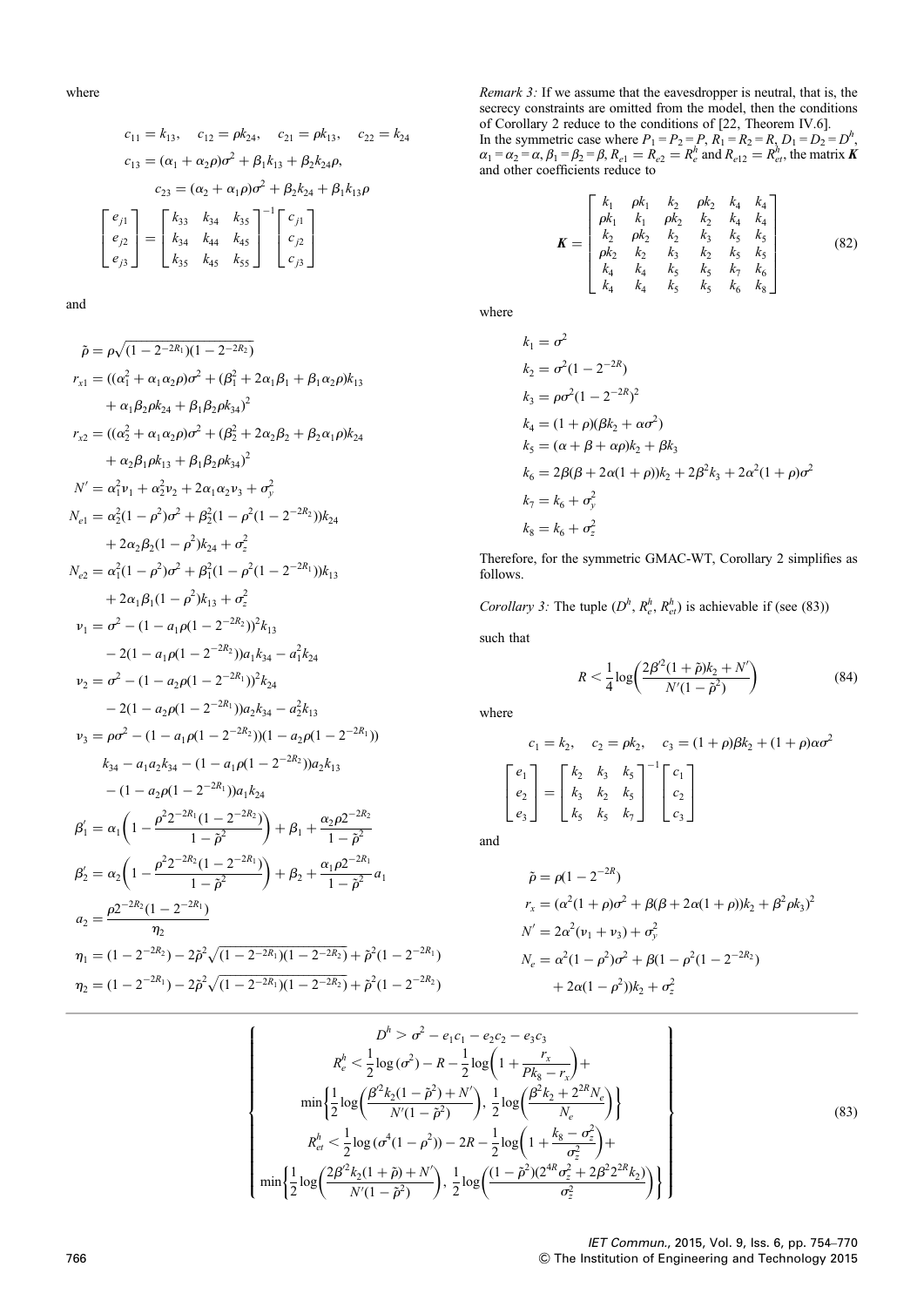

**Fig. 8** Comparison of separate, uncoded and hybrid schemes for  $\rho = 0.5$ ,  $\sigma^2 = 1$ ,  $\alpha = 0.1(P/\sigma^2)$  and  $\sigma_z^2/\sigma_y^2 = 1.5$ 

$$
\nu_1 = \sigma^2 2^{-2R} \frac{1 - \rho \tilde{\rho}}{1 - \tilde{\rho}^2}
$$

$$
\nu_3 = \sigma^2 \rho \frac{2^{-4R}}{1 - \tilde{\rho}^2}
$$

$$
\beta' = \alpha \left( 1 + \frac{\rho 2^{-2R}}{1 + \tilde{\rho}} \right) + \beta
$$

for some  $\alpha \in [0, (P/\sigma^2)]$  and

$$
\beta = \sqrt{\frac{P - \alpha^2 \sigma^2 2^{-2R}}{\sigma^2 (1 - 2^{-2R})}} - \alpha
$$

Fig. 8 illustrates the separate, uncoded and hybrid schemes for  $\rho = 0.5$ . As shown in Fig. 8, the term  $D_e^s$  is larger than  $D_e^u$  and  $D_e^h$  with a significant difference. The term  $D_e^s$  does not depend on the source correlation coefficient  $\rho$ . Also, at high signal-to-noise ratio, this term increases to its maximum value.

#### 6 Conclusion

In this paper, we considered lossy communication of correlated sources over the MAC-WT. We proposed an achievable scheme for the MAC-WT based on the separation. A joint source-channel coding strategy based on the hybrid scheme of [17] was also found. We studied lossy transmission of a bivariate Gaussian source over the GMAC-WT. We found inner bounds to the rate-distortion-equivocation region of the GMAC-WT using three approaches: separation, uncoded transmission and hybrid schemes. The separate, uncoded and hybrid schemes were compared with each other for the symmetric GMAC-WT and different values of the source correlation. We derived outer bounds to the rate-distortion-equivocation region of the degraded MAC-WT and the symmetric GMAC-WT. Optimal regions for some special cases were established.

7 Acknowledgments

This work was partially supported by Iranian NSF under contract no. 92.32575 and by Iran Telecom Research Center (ITRC) under contract no. T.500.12183 and by Cryptography chair. Some of the material in this paper was presented in part at the IEEE International Symposium on Information Theory, Istanbul, Turkey, July 2013.

# 8 References

- 1 Shannon, C.: 'Communication theory of secrecy systems', Bell Syst. Tech. J., 1949, 28, pp. 656–715
- 2 Wyner, A.: 'The wire-tap channel', *Bell Syst. Tech. J.*, 1975, 54, (8), pp. 1355–1387
- 3 Csiszar, I., Korner, J.: 'Broadcast channels with confidential messages', IEEE Trans. Inf. Theory, 1978, 24, (3), pp. 339–348
- 4 Tekin, E., Yener, A.: 'The general Gaussian multiple access and two-way wire-tap channels: achievables rates and cooperative jamming', IEEE Trans. Inf. Theory, 2008, 54, (6), pp. 2735–2751
- Ekrem, E., Ulukus, S.: 'On the secrecy of multiple access wiretap channel'. 46th Annual Allerton Conf. on Comm., Cont. and Computing, September 2008, pp. 1014–1021
- 6 Liu, N., Kang, W.: 'The secrecy capacity region of a special class of multiple access channels'. IEEE Int. Symp. on Infomation Theory (ISIT), St. Petersburg, Russia, July–August 2011, pp. 622–626
- 7 Liang, Y., Poor, H.V.: 'Generalized multiple access channels with confidential messages', IEEE Trans. Inf. Theory, 2008, 54, (3), pp. 976–1002
- Liu, R., Maric, I., Yates, R.D., Spasojevic, P.: 'The discrete memoryless multiple access channel with confidential messages'. IEEE Int. Symp. on Information Theory (ISIT), Seattle, WA, July 2006, pp. 957–961
- 9 Gunduz, D., Erkip, E., Goldsmith, A., Poor, H.V.: 'Source and channel coding for correlated sources over multiuser channels', IEEE Trans. Inf. Theory, 2009, 55, (9), pp. 3927–3944
- 10 Gunduz, D., Erkip, E.: 'Reliable cooperative source transmission with side information'. IEEE Infomation. Theory Workshop on Wireless Networks, Bergen, Norway, July 2007, pp. 1–5
- 11 Mohajer, S., Tian, C., Diggavi, S.N.: 'On source transmission over deterministic relay networks'. Information Theory Workshop (ITW), Cairo, Egypt, January 2010, pp. 1–5
- 12 Salehkalaibar, S., Aref, M.R.: 'On source transmission over some classes of relay channels'. IEEE Int. Symp. on Information Theory (ISIT), MIT, July 2012, pp. 1942–1946
- 13 Cover, T., El Gamal, A., Salehi, M.: 'Multiple access channels with arbitrarily correlated sources', IEEE Trans. Inf. Theory, 1980, 26, (6), pp. 648–657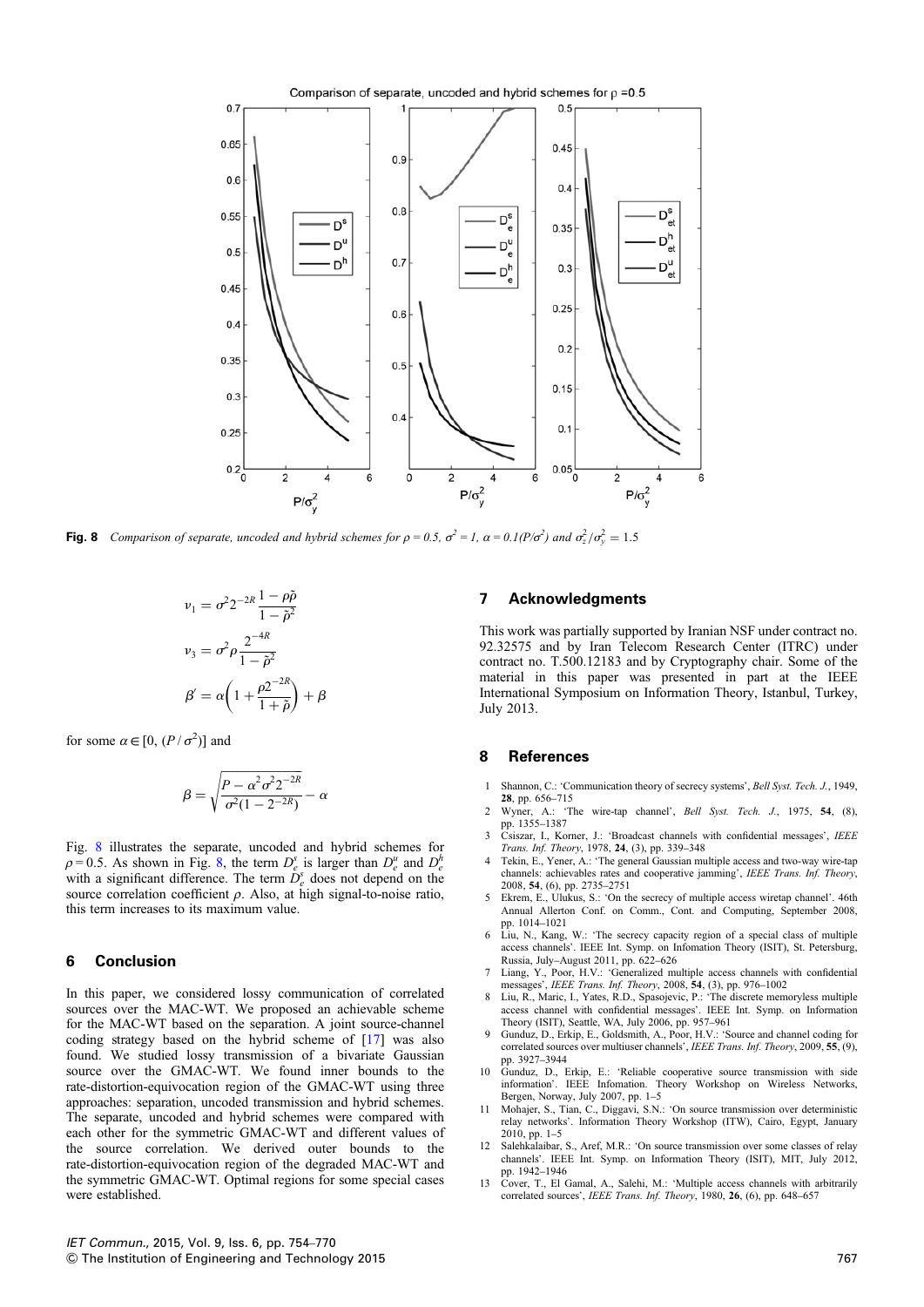- 14 Han, T.S., Costa, M.H.M.: 'Broadcast channels with arbitrarily correlated sources', IEEE Trans. Inf. Theory, 1987, 33, (5), pp. 641–650
- 15 Tuncel, E.: 'Slepian-Wolf coding over broadcast channels', IEEE Trans. Inf. Theory, 2006, 52, (4), pp. 1469–1482
- 16 Salehkalaibar, S., Aref, M.R.: 'On the transmission of correlated sources over relay channels'. IEEE Int. Symp. on Information Theory (ISIT), St. Petersburg, Russia, July–August 2011, pp. 1409–1413
- 17 Lim, S.H., Minero, P., Kim, Y.H.: 'Lossy communication of correlated sources over multiple access channels'. 48th Allerton Conf. on Comm., Cont. and Computing, September–October 2010, pp. 851–858
- 18 Villard, J., Piantanida, P., Shamai, S.: 'Secure transmission of sources over noisy channels with side information at the receivers', IEEE Trans. Inf. Theory, 2014, 60, (1), pp. 713–739
- 19 Yamamoto, H.: 'Rate-distortion theory for the Shannon cipher system', IEEE Trans. Inf. Theory, 1997, 43, (3), pp. 827–835
- 20 Liu, W., Chen, B.: 'Communicating correlated sources over interference channels: the lossy case'. IEEE Int. Symp. on Information Theory (ISIT), Austin, Texas, June 2010, pp. 345–349
- 21 Gastpar, M.: 'Uncoded transmission is exactly optimal for a simple Gaussian sensor network', IEEE Trans. Inf. Theory, 2008, 54, (11), pp. 5247-5251
- 22 Lapidoth, A., Tinguely, S.: 'Sending bivariate Gaussian over a Gaussian MAC', IEEE Trans. Inf. Theory, 2010, 56, (6), pp. 2714–2752
- 23 Oohama, Y.: 'Gaussian multiterminal source coding', IEEE Trans. Inf. Theory, 1997, 43, (11), pp. 1912–1923
- 24 Wagner, A.B., Tavildar, S., Viswanath, P.: 'Rate region of the quadratic Gaussian two-encoder source-coding problem', IEEE Trans. Inf. Theory, 2008, 54, (5), pp. 1938–1961
- 25 El Gamal, A., Kim, Y.H.: 'Network information theory' (Cambridge University Press, 2011)
- 26 Salehkalaibar, S., Aref, M.R.: 'Joint source-channel coding for multiple-access wiretap channels'. IEEE Int. Symp. on Information Theory (ISIT), Istanbul, Turkey, July 2013, pp. 369–373

# 9 Appendix

#### 9.1 Appendix 1: Proof of Theorem 3

We use the fact that a stochastic encoder  $p(x_j^n | s_j^n)$ , j = 1:2, can be treated as a deterministic mapping from  $S_j^m$  and an independent variable  $T_j$  onto  $X_j^n$ . First, consider the following term

$$
I(S_1^m; Y^n | S_2^m, T_2)
$$
  
=  $H(S_1^m | S_2^m, T_2) - H(S_1^m | Y^n, S_2^m, T_2)$   

$$
\stackrel{(a)}{=} H(S_1^m | S_2^m) - H(S_1^m | Y^n, S_2^m, T_2)
$$
  

$$
\stackrel{(b)}{=} H(S_1^m | S_2^m) - H(S_1^m | Y^n, \hat{S}_1^m, S_2^m, T_2)
$$
  

$$
\ge H(S_1^m | S_2^m) - H(S_1^m | \hat{S}_1^m, S_2^m)
$$
  
=  $I(S_1^m; \hat{S}_1^m | S_2^m)$   
=  $\sum_{i=1}^m H(S_{1,i} | S_1^{i-1}, S_2^m) - \sum_{i=1}^m H(S_{1,i} | S_1^{i-1}, S_2^m, \hat{S}_1^m)$   

$$
\stackrel{(c)}{=} \sum_{i=1}^m H(S_{1,i} | S_{2,i}) - \sum_{i=1}^m H(S_{1,i} | S_{2,i}, \hat{S}_{1,i})
$$
  

$$
\ge \sum_{i=1}^m H(S_{1,i} | S_{2,i}) - \sum_{i=1}^m H(S_{1,i} | S_{2,i}, \hat{S}_{1,i})
$$
  
= 
$$
\sum_{i=1}^m I(S_{1,i}; \hat{S}_{1,i} | S_{2,i})
$$

where (*a*) follows because  $T_2$  is independent of  $(S_1^m, S_2^m)$ , (*b*) follows because  $\hat{S}_1^m$  is a deterministic function of  $Y^n$ ,  $(c)$  follows from the independence of random variables  $S_{1,i}$  and  $S_{2,i}$  over time. Also, we have

$$
I(S_1^m; Y^n | S_2^m, T_2)
$$
  
= 
$$
\sum_{i=1}^n I(S_1^m; Y_i | S_2^m, T_2, Y^{i-1})
$$
  

$$
\stackrel{(a)}{=} \sum_{i=1}^n I(S_1^m; Y_i | S_2^m, T_2, X_2^n, Y^{i-1})
$$

$$
= \sum_{i=1}^{n} H(Y_i|S_2^m, T_2, X_2^n, Y^{i-1})
$$
  
\n
$$
- \sum_{i=1}^{n} H(Y_i|S_1^m, S_2^m, T_2, X_2^n, Y^{i-1})
$$
  
\n
$$
\leq \sum_{i=1}^{n} H(Y_i|X_{2,i}) - \sum_{i=1}^{n} H(Y_i|S_1^m, S_2^m, T_2, X_2^n, Y^{i-1})
$$
  
\n
$$
\leq \sum_{i=1}^{n} H(Y_i|X_{2,i}) - \sum_{i=1}^{n} H(Y_i|S_1^m, X_1^n, S_2^m, T_2, X_2^n, Y^{i-1})
$$
  
\n
$$
\stackrel{\text{(b)}{=} \sum_{i=1}^{n} H(Y_i|X_{2,i}) - \sum_{i=1}^{n} H(Y_i|X_{1,i}, X_{2,i})
$$
  
\n
$$
= \sum_{i=1}^{n} I(X_{1,i}; Y_i|X_{2,i})
$$

where (a) follows because  $X_2^n$  is a deterministic function of  $(S_2^m, T_2)$ , (b) follows because given  $(X_{1,i}, X_{2,i})$ ,  $Y_i$  is independent of other variables. Similarly, we have

$$
I(S_2^m; Y^n | S_1^m, T_1) \ge \sum_{i=1}^m I(S_{2,i}; \hat{S}_{2,i} | S_{1,i})
$$
\n(85)

$$
I(S_1^m, S_2^m; Y^n) \ge \sum_{i=1}^m I(S_{1,i}, S_{2,i}; \hat{S}_{1,i}, \hat{S}_{2,i})
$$
 (86)

and

$$
I(S_2^m; Y^n | S_1^m, T_1) \le \sum_{i=1}^m I(X_{2,i}; Y_i | X_{1,i})
$$
\n(87)

$$
I(S_1^m, S_2^m; Y^n) \le \sum_{i=1}^m I(X_{1,i}, X_{2,i}; Y_{1,i})
$$
\n(88)

Now, consider the following

$$
H(S_1^m, S_2^m | Z^n) = H(S_1^m, S_2^m) - I(S_1^m, S_2^m; Z^n)
$$
  
= 
$$
\underbrace{H(S_1^m, S_2^m)}_{\Delta_1} - \underbrace{I(S_1^m, S_2^m; Y^n)}_{\Delta_2}
$$
  
+ 
$$
\underbrace{I(S_1^m, S_2^m; Y^n) - I(S_1^m, S_2^m; Z^n)}_{\Delta_3}
$$
 (89)

Each term is studied separately. First, consider the term  $\Delta_1$ 

$$
\Delta_1 = H(S_1^m, S_2^m)
$$
  
= 
$$
\sum_{i=1}^m H(S_{1,i}, S_{2,i} | S_1^{i-1}, S_2^{i-1})
$$
  
= 
$$
\sum_{i=1}^m H(S_{1,i}, S_{2,i})a
$$

From (86), we have the following bound on  $\Delta_2$ 

$$
\Delta_2 = I(S_1^m, S_2^m; Y^n) \ge \sum_{i=1}^m I(S_{1,i}, S_{2,i}; \hat{S}_{1,i}, \hat{S}_{2,i})
$$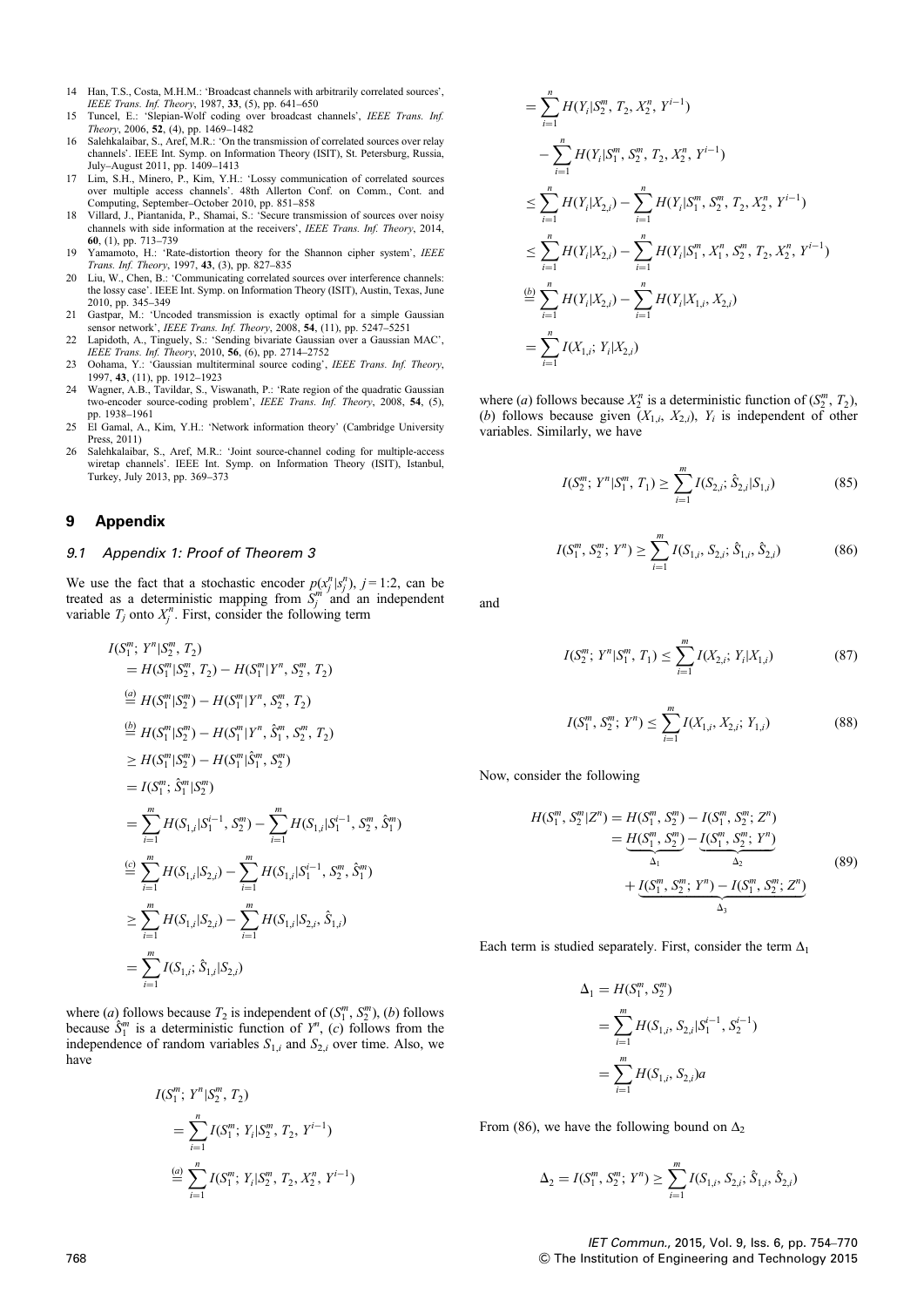Finally, consider the term  $\Delta_3$ 

$$
\Delta_{3} = I(S_{1}^{m}, S_{2}^{m}; Y^{n}) - I(S_{1}^{m}, S_{2}^{m}; Z^{n})
$$
\n
$$
\stackrel{(a)}{=} I(S_{1}^{m}, S_{2}^{m}; Y^{n} | Z^{n})
$$
\n
$$
\stackrel{(b)}{\leq} I(X_{1}^{n}, X_{2}^{n}; Y^{n} | Z^{n})
$$
\n
$$
= \sum_{i=1}^{n} I(X_{1}^{n}, X_{2}^{n}; Y_{i} | Z^{n}, Y^{i-1})
$$
\n
$$
= \sum_{i=1}^{n} [H(Y_{i} | Z^{n}, Y^{i-1}) - H(Y_{i} | Z^{n}, Y^{i-1}, X_{1}^{n}, X_{2}^{n})]
$$
\n
$$
\leq \sum_{i=1}^{n} [H(Y_{i} | Z_{i}) - H(Y_{i} | Z^{n}, Y^{i-1}, X_{1}^{n}, X_{2}^{n})]
$$
\n
$$
\stackrel{(c)}{=} \sum_{i=1}^{n} [H(Y_{i} | Z_{i}) - H(Y_{i} | Z_{i}, X_{1,i}, X_{2,i})]
$$
\n
$$
= \sum_{i=1}^{n} I(X_{1,i}, X_{2,i}; Y_{i} | Z_{i})
$$

where (a) follows because  $(S_1^m, S_2^m) \to (X_1^n, X_2^n) \to Y^n \to Z^n$  forms a Markov chain from degradedness condition,  $(b)$  follows because  $(S_1^m, S_2^m) \rightarrow (X_1^n, X_2^n, Z^n) \rightarrow Y^n$  forms a Markov chain, (c) follows because given  $(X_{1,i}, X_{2,i})$ ,  $Y_i$  is independent of other variables. By introducing a time-sharing random variable, we obtain the terms in the theorem.

#### 9.2 Appendix 2: Proof of Theorem 4

Consider the terms in Theorem 3 with  $\kappa = 1$  and independent sources, that is,  $\rho = 0$  for the GMAC-WT. We have the following sequence of inequalities

$$
2^{2H(S_1|\hat{S}_1, S_2)}/(2\pi e) \le 2^{2H(S_1|\hat{S}_1)}/(2\pi e) \le \text{Var}[S_1|\hat{S}_1]
$$
  
\$\le \mathbb{E}[d\_1(S\_1, \hat{S}\_1)] \tag{90}

Therefore we have

$$
2^{2I(S_1;\hat{S}_1|S_2)} = \frac{2^{2H(S_1|S_2)}}{2^{2H(S_1|\hat{S}_1,S_2)}} \stackrel{(a)}{=} \frac{2^{2H(S_1)}}{2^{2H(S_1|\hat{S}_1,S_2)}} = \frac{\sigma^2}{2^{2H(S_1|\hat{S}_1,S_2)}} \stackrel{(b)}{=} \frac{\sigma^2}{D_1}
$$

where (a) follows from the independence of  $S_1$  and  $S_2$ , (b) follows from the inequality in (90). Similarly, we obtain

$$
2^{2I(S_2;\hat{S}_2|S_1)} \geq \frac{\sigma^2}{D_2}, \quad 2^{2I(S_1,S_2;\hat{S}_1,\hat{S}_2)} \geq \frac{\sigma^2}{D_1.D_2}
$$

Note that the independence of sources  $S_1$  and  $S_2$  implies independence of codewords  $X_1$  and  $X_2$ , because  $X_1$  (resp.  $X_2$ ) is a stochastic function  $S_1$  (resp.  $S_2$ ). Thus, we have

$$
I(X_1; Y|X_2) \le \frac{1}{2} \log \left( 1 + \frac{P_1}{\sigma_y^2} \right)
$$
  

$$
I(X_2; Y|X_1) \le \frac{1}{2} \log \left( 1 + \frac{P_2}{\sigma_y^2} \right)
$$
  

$$
I(X_1, X_2; Y) \le \frac{1}{2} \log \left( 1 + \frac{P_1 + P_2}{\sigma_y^2} \right)
$$

From the Markov chain  $(X_1, X_2) \rightarrow Y \rightarrow Z$ , there exists a random

variable 
$$
N \sim \mathcal{N}(0, \sigma_z^2 - \sigma_y^2)
$$
 such that  $Z = Y + N$ . Thus, we have  
\n
$$
I(X_1, X_2; Y|Z) = H(Y) - H(Y|X_1, X_2) - H(Z) + H(Z|X_1, X_2)
$$
\n
$$
\stackrel{(a)}{\leq} H(Y) - H(Y|X_1, X_2) - \frac{1}{2} \log(2^{2H(Y)} + 2^{2H(N)}) + H(N_z)
$$
\n
$$
\stackrel{(b)}{\leq} \frac{1}{2} \log \left( \frac{1}{1 + \left( \left( \sigma_z^2 - \sigma_y^2 \right) / \left( P_1 + P_2 + \sigma_y^2 \right) \right) \sigma_y^2} \right)
$$
\n
$$
= \frac{1}{2} \log \left( \frac{1 + \left( \left( P_1 + P_2 \right) / \sigma_y^2 \right)}{1 + \left( \left( P_1 + P_2 \right) / \sigma_z^2 \right)} \right)
$$

where (*a*) follows from the Entropy Power Inequality (EPI) [25, Lecture Note 2], that is,  $2^{2H(Z)} \ge 2^{2H(Y)} + 2^{2H(N)}$ , (*b*) follows because  $Var[Y] \le P_1 + P_2 + \sigma_y^2$ . Now, consider the following equivocation rate

$$
H(S_1^n|Z^n) = H(S_1^n) - I(S_1^n; Z^n)
$$
  
=  $H(S_1^n) - I(S_1^n; Y^n) + I(S_1^n; Y^n) - I(S_1^n; Z^n)$  (91)

Consider the term  $\Delta_1$ 

$$
\Delta_{1} = I(S_{1}^{n}; Y^{n})
$$
\n
$$
\stackrel{(a)}{=} I(S_{1}^{n}; Y^{n}, \hat{S}_{1}^{n})
$$
\n
$$
\geq I(S_{1}^{n}; \hat{S}_{1}^{n})
$$
\n
$$
= \sum_{i=1}^{n} I(S_{1,i}; \hat{S}_{1}^{n} | S_{1}^{i-1})
$$
\n
$$
= \sum_{i=1}^{n} [H(S_{1,i}|S_{1}^{i-1}) - H(S_{1,i}| \hat{S}_{1}^{n}, S_{1}^{i-1})]
$$
\n
$$
\stackrel{(b)}{=} \sum_{i=1}^{n} [H(S_{1,i}) - H(S_{1,i}| \hat{S}_{1}^{n}, S_{1}^{i-1})]
$$
\n
$$
\geq \sum_{i=1}^{n} [H(S_{1,i}) - H(S_{1,i}| \hat{S}_{1,i})]
$$
\n
$$
= \sum_{i=1}^{n} I(S_{1,i}; \hat{S}_{1,i})
$$

where (*a*) follows because  $\hat{S}_1^n$  is a function of  $Y^n$  and (*b*) follows from the independence of source sequences over time. Consider the following set of inequalities

$$
2^{2H(S_1|\hat{S}_1)}/(2\pi e) \leq \text{Var}[S_1|\hat{S}_1] \leq \mathbb{E}[d_1(S_1, \hat{S}_1)]
$$

Thus, we obtain

$$
2^{2I(S_1;\hat{S}_1)} = \frac{2^{2H(S_1)}}{2^{2H(S_1|\hat{S}_1)}} \ge \frac{\sigma^2}{D_1}
$$

Next, consider the term  $\Delta_2$ 

$$
\Delta_2 = I(S_1^n; Y^n) - I(S_1^n; Z^n)
$$
  
\n
$$
\stackrel{(a)}{=} I(S_1^n; Y^n | Z^n)
$$
  
\n
$$
\stackrel{(b)}{\leq} I(X_1^n; Y^n | Z^n)
$$
  
\n
$$
\stackrel{(c)}{=} I(X_1^n; Y^n) - I(X_1^n; Z^n)
$$
  
\n
$$
= H(Y^n) - H(Y^n | X_1^n) - H(Z^n) + H(Z^n | X_1^n)
$$